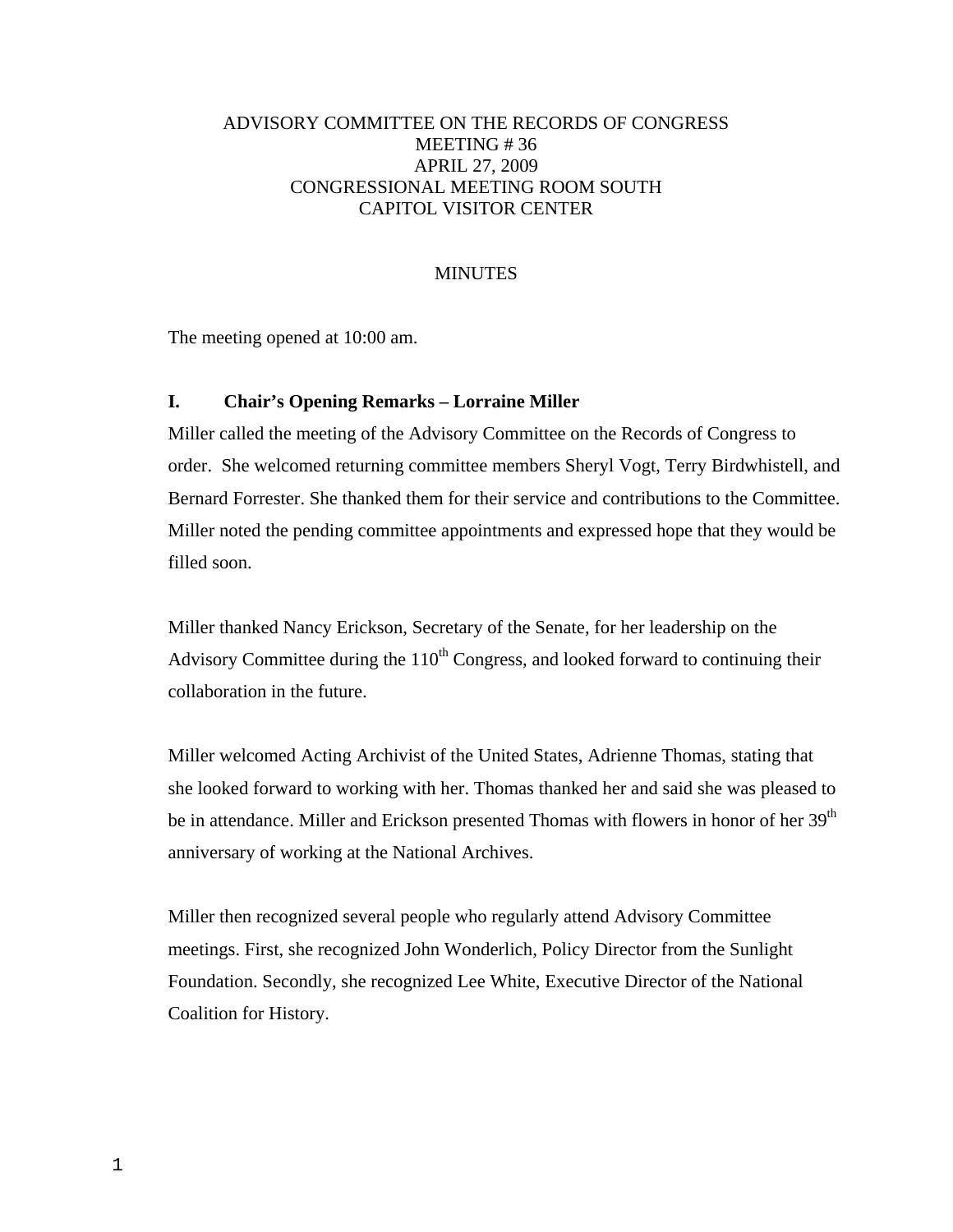Miller highlighted some of the developments in the Office of the Clerk since the last meeting. She mentioned the new and expanded edition of *Black Americans in Congress*, produced by the House Office of History and Preservation under the direction of the Chief, Farar Elliott. The book was published last fall and profiles 121 African American members who served in the Congress from 1870 to 2007. A companion website was created with additional features, lesson plans, and descriptions of the gallery of art and artifacts related to the book. Just this month, the book won the Government Printing Offices Sweet 16 competition, recently held through the GPO's online bookstore website for most popular government publication.

The Office of History and Preservation's Oral History Program also completed interviews with three individuals. The first, an African American page in the House, the second, the daughter of two former members, and the third, a former Radio/TV gallery employee. Additionally, an interview was initiated with a House Legislative Operations employee who had been with the Office of the Clerk for 50 years. An oral history webpage is scheduled to debut on the Office of the Clerk's website later this fall, featuring many of the program's interviews.

The House Curator, Farar Elliott, continues to work on the House Portrait Commission, including the recently unveiled portrait of former Representative Shirley Chisholm. The portrait is located on the first floor of the Capitol. Miller explained the portrait is very different because they tried to portray Mrs. Chishom as the energetic member she was. Miller said you can get a sense of that from looking at her portrait. There is also an image of the portrait on the Office of the Clerk's website, along with her entry in the online biographical directory of the US Congress.

Like the Secretary of the Senate's Office, the Office of the Clerk's staff has been involved in the preparation for the Opening of the Capital Visitor's Center, where this meeting is being held today. We have been conducting training sessions for the staff tours, installing artifacts in the exhibit spaces, and reviewing products in the CVC gift shops.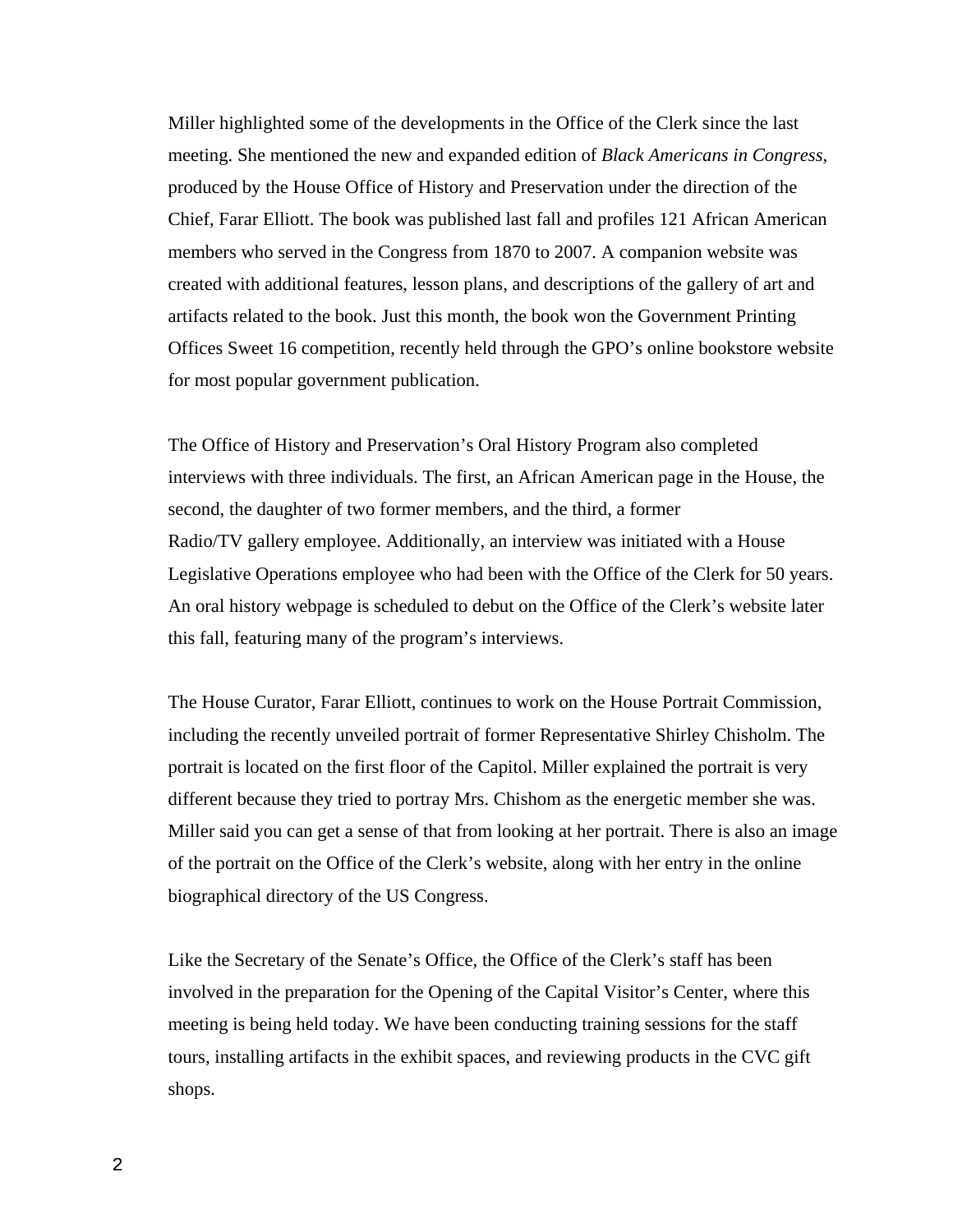Miller reported that the Office of the Clerk's Archival Program has been inundated with records transfers since the end of the  $110^{th}$  Congress and the beginning of the  $111^{th}$ Congress. A high priority, long-term project for the Office of the Clerk has been to work with the Center for Legislative Archives to provide assistance to committees transferring their electronic records. Robin Reeder, House Archivist, and Ted Clark with the Center, have met with House committee staff since last year to gather information on the types and formats of electronic records the committees are creating. The information will be used to compile a phased approach to handle the transfer of electronic House records. Miller said a detailed discussion on this subject would occur later in the meeting.

Miller then said it was her pleasure to yield to the distinguished Secretary of the Senate, Nancy Erickson, for her remarks.

### **II. Recognition of Co-Chair – Nancy Erickson, Secretary of the Senate**

Erickson welcomed everyone to the meeting and said she had much to report from the Secretary's office. She began with reporting that 16 Senate offices closed during the  $110<sup>th</sup>$ Congress, the highest number since 1978 when there were 20 closures according to Dick Baker, Senate Historian. Preparations to archive their records began for Members announcing their retirement, senators who were defeated, and for Members who learned that they would be Cabinet nominees.

Erickson reported that that all but two Members had selected a repository in which to archive their papers. Two Senators who did not select a repository indicated that they planned to do so later. Erickson said that Dick Baker and Karen Paul, Senate Archivist, believed that H.R. 307 was instrumental in emphasizing the importance of preserving their papers to Members. She noted great success from leaders in committees, Member offices, as well as staff from the Senate Rules Committee, whose leadership on archiving served as a role model, particularly for new Senate offices.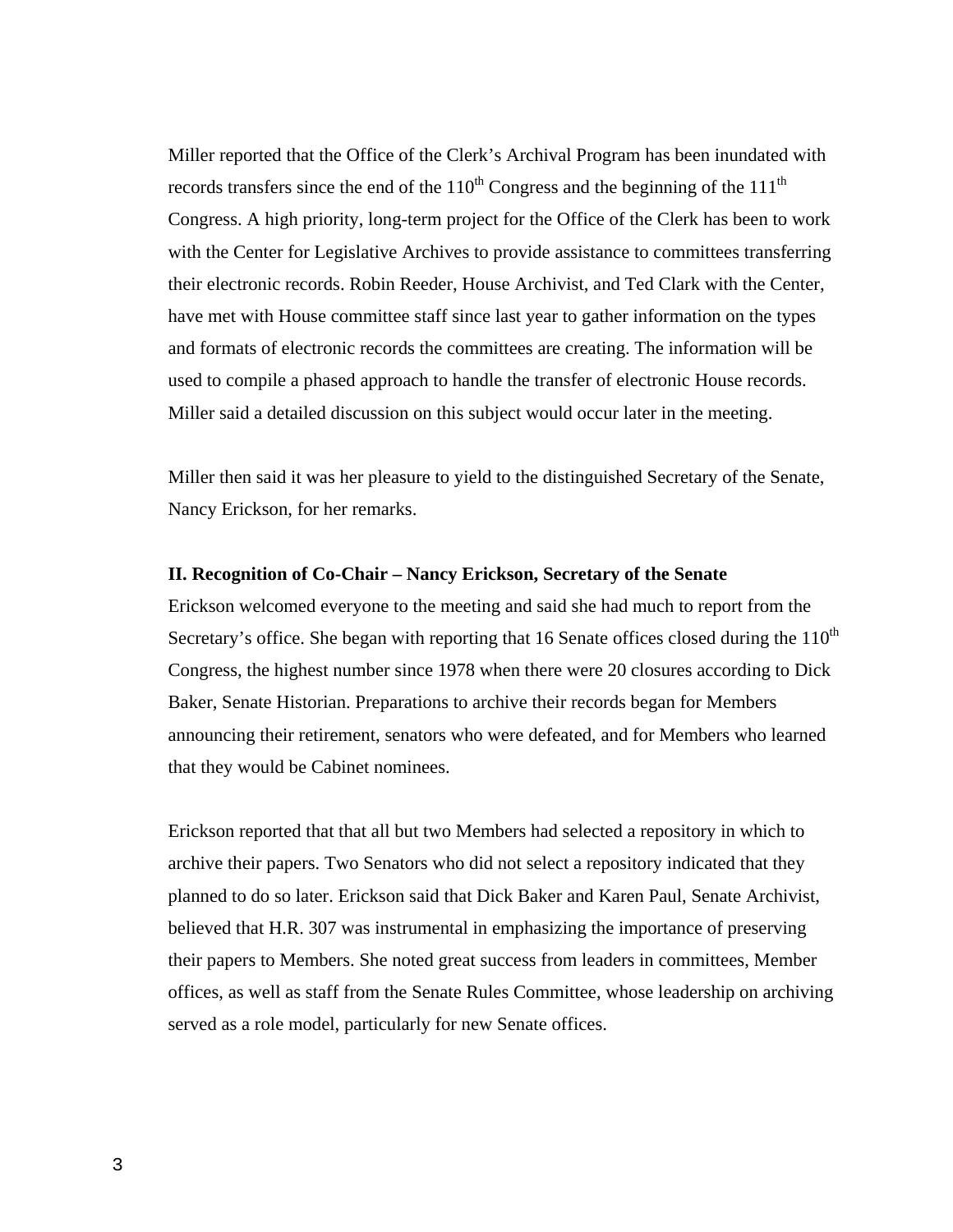A little over a month ago, Erickson said she had the opportunity to attend and observe the discussion led by some of the Senate committee staff veterans who met with several staff members representing new Senators, and that it was a great discussion. She reported she was also pleased with the lively listserv that exists for archivists in the Senate, and applauded Karen Paul, Dick Baker, and their staffs for their hard work.

 Erickson noted two very important departures from the Senate, Senator Obama and Senator Biden. There is a resolution in the Senate when a Member dies in office or resigns, their staff come under the direction of the Secretary of the Senate for a 60 day period. It provided Karen Paul and the historical staff an opportunity to work closely with the Obama and Biden office staff to help them with the transfer of their records to the National Archives. She reported that the process went well, and that Paul, Clark, and Steve Huseman from New Mexico University, the recipient of Senator Domenici's papers, would be talking about this particular effort at next week's meeting of the Association for the Centers for the Study of Congress.

Erickson said a favorite story of hers stems from the archiving effort in Senator Ted Steven's office. He had barely two months for his staff to box and inventory 5,000 boxes weighing 60 tons. The collection traveled by land and sea to the University of Alaska in Fairbanks. Senator Stevens who took great pride in his service saved everything, and also had employed an archivist for the last ten years. Again, another model for other Senate offices to follow. It is certain to be an extremely rich collection.

Before turning to the Acting Archivist of the United States, Erickson took a moment to commend the Center for Legislative Archives. When the orientation for new Senatorselect was held this past November, one of the highlights of the evening at the National Archives was a tour into the Legislative Treasure Vault where they saw precious early Senate documents. At the reception later that evening, Senator Carper and Senator Alexander spoke of the fine work of the staff at the Center.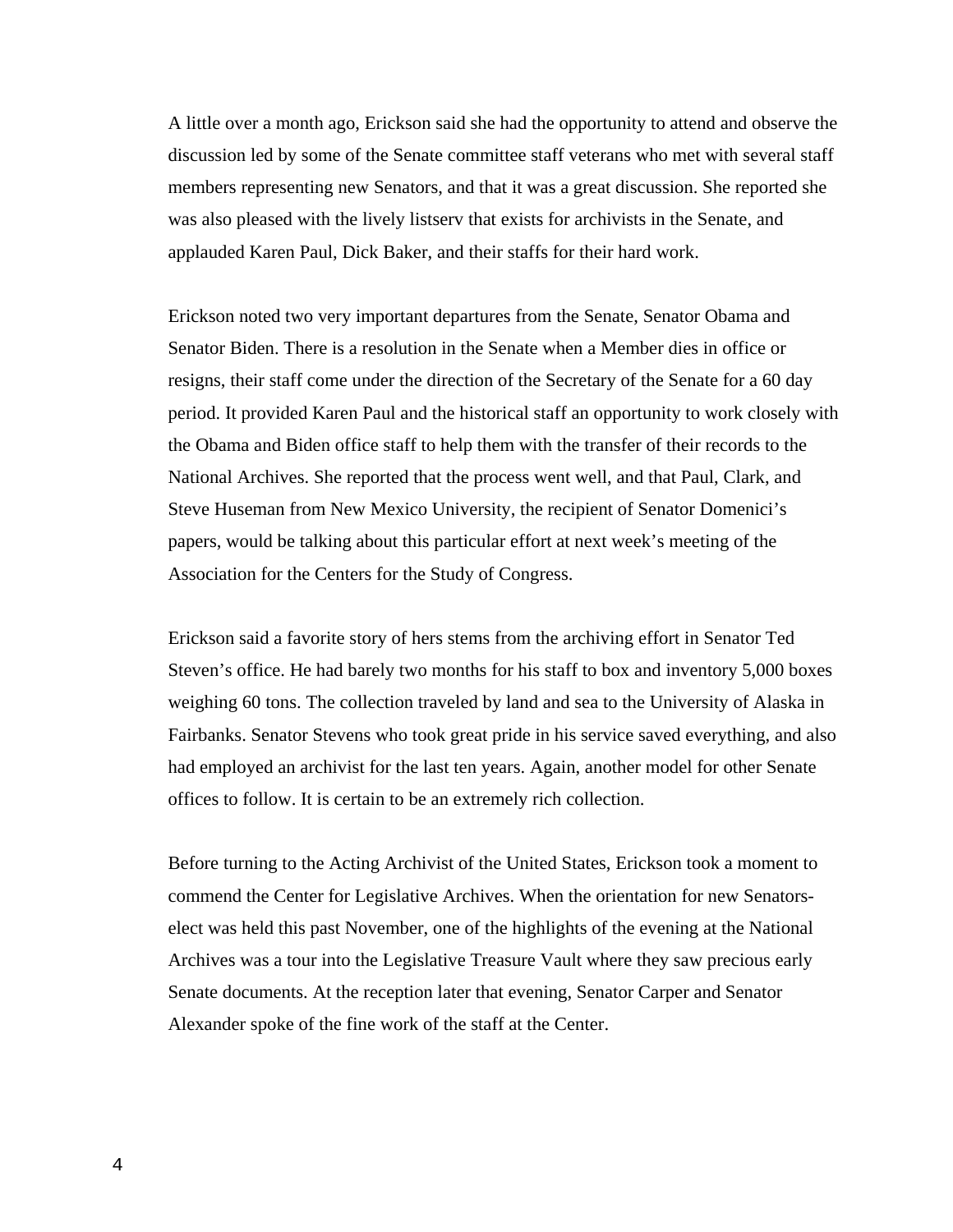Erickson said she had been thinking about the challenges of the Center for Legislative Archives. The Center is a unique entity that not only reports to the National Archives, but also to the House and to the Senate. Anyone who fully appreciates the unique cultures between the House and Senate can empathize with the challenge the Center has to serve the needs of the Congress. A sympathetic contemporary would be Stephen Ayers, the Architect of the Capitol who also has to balance the demands of the House and Senate. Later in the meeting we will discuss the challenges the Center faces to preserve the electronic records of the House and Senate.

Erickson mentioned again the impressive work of the Senate Historian Dick Baker and the Senate Curator Diane Skvarla as the Senate celebrated two important anniversaries this year. The Senate Russell building was completed in 1909, about a year after the House Cannon Building. Erickson's staff began planning almost two years ago with the Architect of the Capital staff to a publication and a website on [www.senate.gov](http://www.senate.gov/) about the Russell Building. Staff inventoried the collection of historic furniture in the building. There were a little over 3,000 pieces of furniture built for the Russell building, and there are a little over a thousand left. There is an exhibit in the basement level of the Russell Rotunda of this classic furniture. It is hoped that the people who have this furniture in their offices will be inspired to take good care of it and to realize what a treasure it is. Finally, Erickson noted that this year the Senate is celebrating the  $150<sup>th</sup>$  anniversary of the Senate Chamber. One of the privileges of being Secretary of the Senate is to be on the floor quite often, and a privilege never taken for granted. Erickson said she still got goose bumps when entering the Senate Chamber and is reminded of the Senate giants who have served in that chamber over the years. When speaking to the Senate pages, she tells them that what happens on that Senate floor every day matters in the lives of people throughout this country, and demonstrates another reason why the work of the Advisory Committee is so very important in the preservation of the history and the work that goes on in both institutions.

### **III. Recognition of the Acting Archivist of the United States – Adrienne Thomas**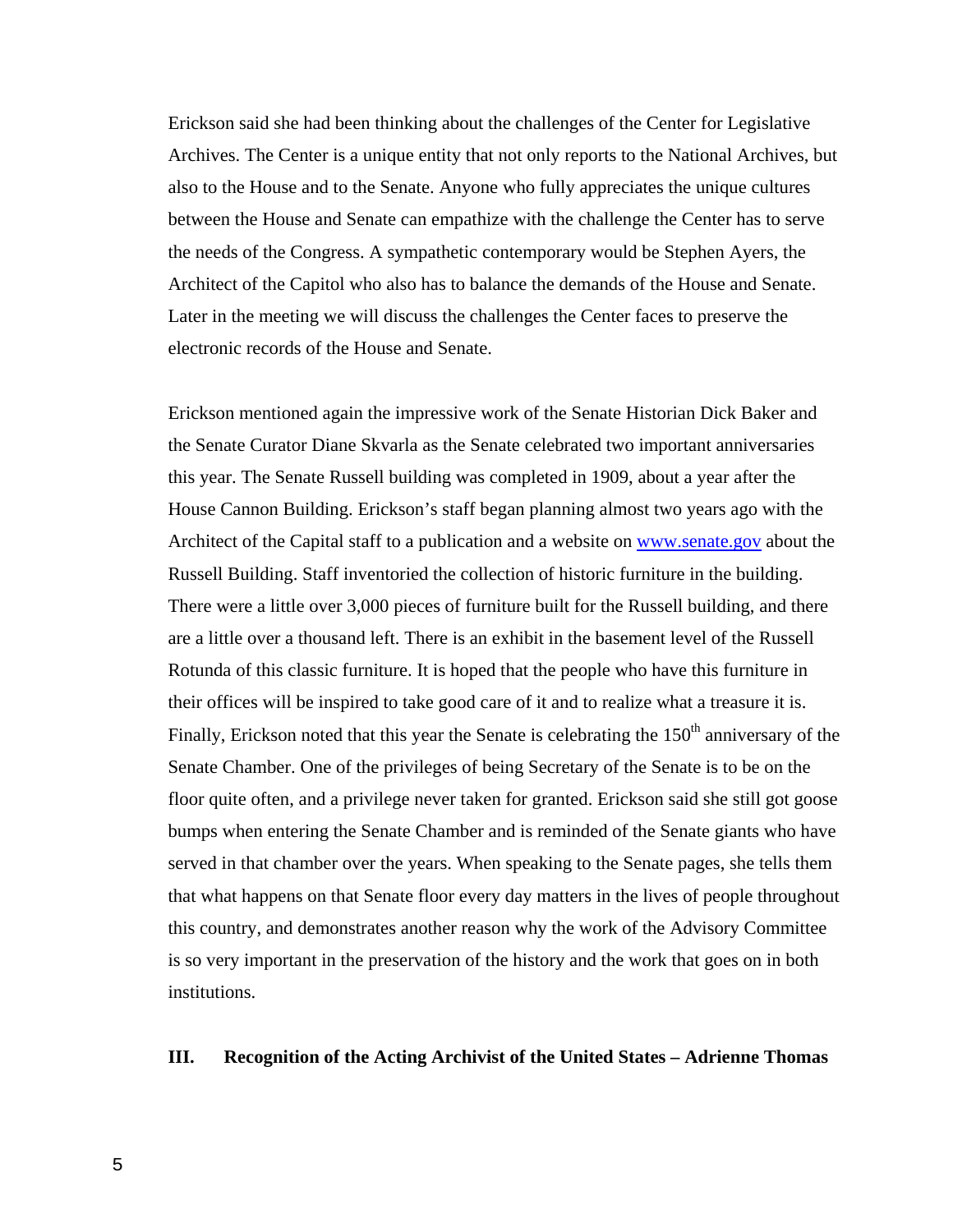Erickson then introduced Adrienne Thomas, Acting Archivist of the United States. Thomas said she did not have lengthy remarks. She was delighted that all were here today at the meeting, and said she valued the partnership that exists with both the House and the Senate offices. Thomas noted the anniversaries of the Russell building and the Senate Chamber, and remarked that the Archives is celebrating its  $75<sup>th</sup>$  anniversary this year. Thomas said she thought 1909 was probably one of the years that American Historical Association started the campaign to create a National Archives, and it took them until 1934, when the Archives was created. Thomas said that it has been delightful to be in partnership with the House, Senate, White House and the other federal agencies served by the Archives. Our staff are really dedicated to what we do.

Thomas then said Richard Hunt, the Director of Legislative Archives would report later in the meeting..

# **IV. Approval of the Minutes of the Last Meeting**

Miller asked if there were any objections to dispensing with the reading of the minutes. Hearing none, Miller asked if there were any corrections.

Paul noted on page six of the second paragraph, third line, staff member Adam Sedgewick is democratic or with the majority and that should be inserted there.

Miller asked if there were any other corrections. Hearing none, the Chair entertained a motion and a second for approval. Minutes were approved with noted change.

## **V. Discussion of on-going projects and activities**

Miller then turned the discussion to the efforts in the House to grapple with electronic records. Miller said that because the Senate also has been grappling with these same issues they created an electronic records taskforce to assist with recommendations regarding electronic records.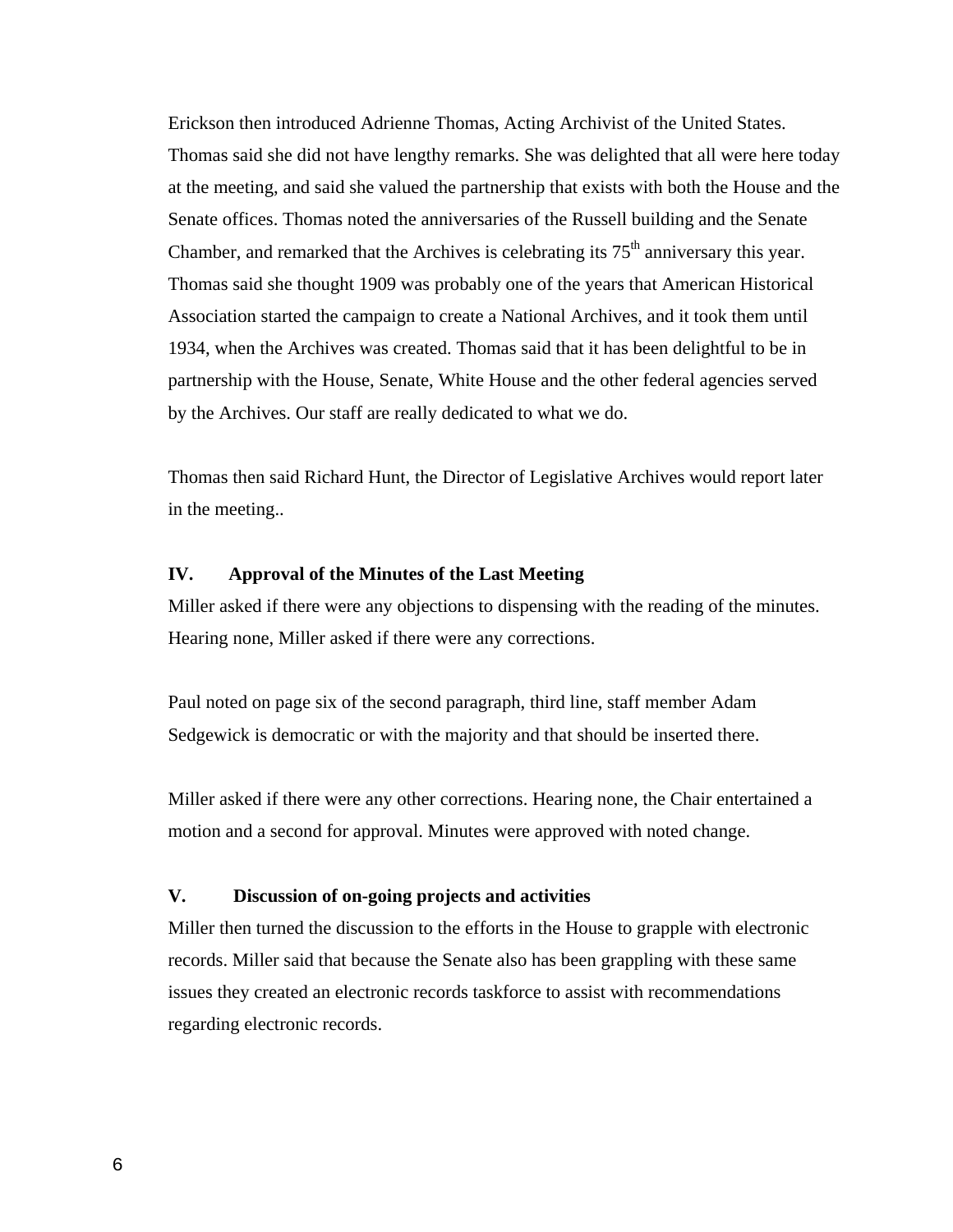Miller asked the taskforce members present to stand for recognition and thanked them for their service.

Miller then recognized Martha Morphy, Assistant Archivist for Information Services and Chief Information Officer for the National Archives. Morphy will discuss the Electronic Records Archives system (ERA) and the plans to ingest congressional records.

Morphy described her role at the National Archives as being responsible for all of the information technology. She reported working closely with Richard Hunt and Ted Clark's team to look at the issues that are related to House and Senate electronic records. The National Archives and Records Administration (NARA) has its largest IT project underway called the Electronic Records Archive. It is in the second year of the development. To date we have been working on the transfer of federal records. The second phase of ERA was to insure that the records of the Bush Administration were transferred. While all of the Bush records have not been ingested into the ERA system yet, the system is working for the Presidential records. NARA has been looking at the requirements to see how the House and Senate records might fit into the ERA system.

Currently, the ERA staff has been working with the contractor Lockheed Martin to create a separate instance of ERA for House and Senate records. If everything goes well, the work would start in the May to June timeframe to develop the House and Senate instance. The cycle for adding new developments to the ERA system is about 9 to 12 months. In the meantime, ERA is working to get additional storage so that it can support House and Senate records until the system is ready for the transfer of those records. Those are two paths being taken to get House and Senate records in the ERA system safely and securely.

Erickson asked if a finding aid would be included as part of the system.

Morphy said you would be able to do a search on the records. Currently that capability exists for Presidential records. One can search across the collection to find records.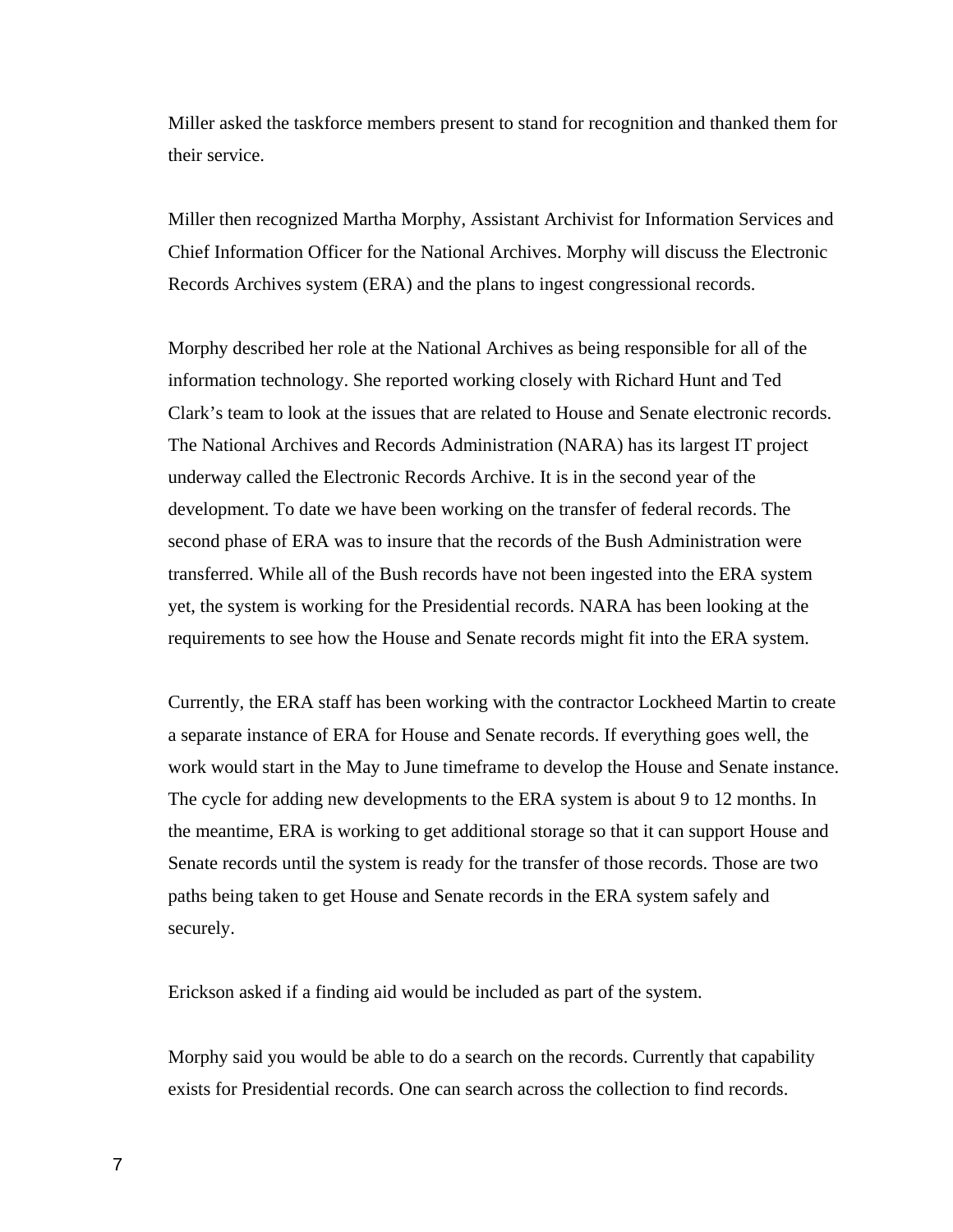Miller asked the committee members if they had any questions.

Sheryl Vogt asked if ERA was using the current archival standards for description.

Morphy responded that currently the system does not have the capability for description, meta data description, or archival description. Description is not currently in the system, but will be and have some capability in the 2010 timeframe. In 2010, public access will be provided for those records that are open to the public.

Vogt asked if when the system goes public, then the finding aids will be according to archival standards.

Morphy answered yes. Until ERA is ready, Morphy reported that for many of our records the Archival Research Catalogue (ARC) can be used to search NARA holdings. All of NARA's holdings in ARC will be moved into the ERA system which will become a portal for accessing all of our records.

Miller asked if it was user friendly.

Morphy said it will be.

Terry Birdwhistell asked Morphy to speak generally about how the priorities are being set for moving into those record groups.

 Morphy said the priorities are based on functionality. The main priority is to work on public access and to make it user friendly, and also to work on preservation strategies. The challenge of electronic records is to ensure that we can preserve them over time and make them accessible. The preservation component of ERA is the most difficult and complex.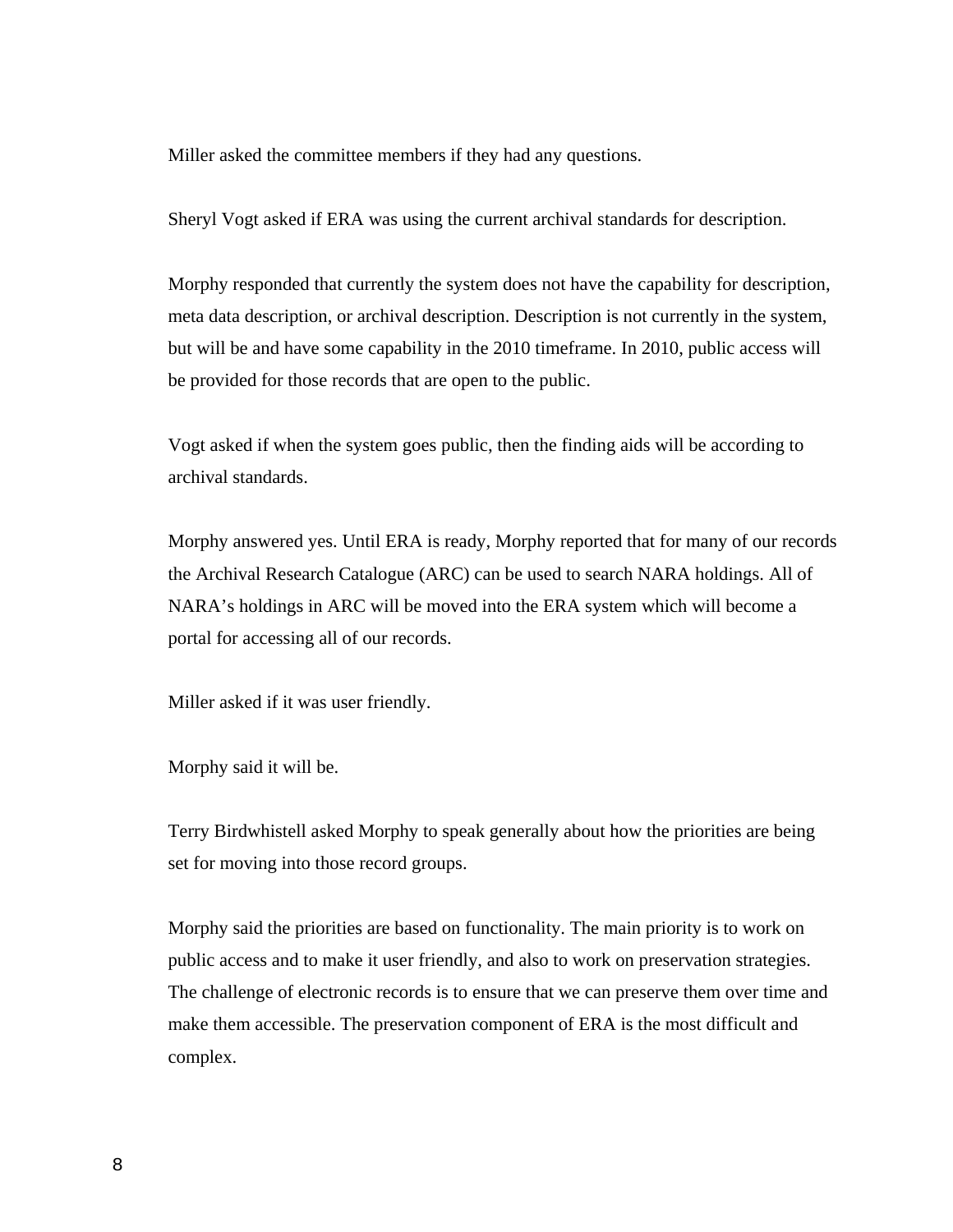Bernard Forrester asked what was being defined as electronic records.

Morphy answered everything from emails to photos, and ultimately to video. Anything that starts out digital, or if it is paper, has been scanned, and is now a digitized image, that as well. So it is the whole spectrum of record types in digital form..

Forrester asked if this would include you the phenomenon of social networking sites such as Tweeter and Facebook.

Morphy responded that those types of records have not been accessioned, but we are considering those challenges to preserve wikis, blogs, and those kinds of technologies. Like everyone else, we are only beginning to understand archiving of those types of records and the records management issues related to them.

Birdwhistell asked how ERA would prioritize and capture email versus trying to capture electronic records from committee reports suggesting one would be harder than the other.

Morphy said all kinds of records can be captured, but the challenge is to capture emails with their attachments. However, Morphy said she had seen the capability of the ERA system to not only find the email, but also to have the capability of viewing the attachments to those emails. Normally records are received in collections, so the data types are usually pretty specific to the collection.

Richard Hunt noted Ted Clark would be speaking in a few minutes about working with the committees so that they are organizing and transferring their files reflecting the way they work. You see folders, office files, and the work flow represented in the records organization.

Vogt asked if the system would guarantee the authenticity of the records.

Morphy said yes.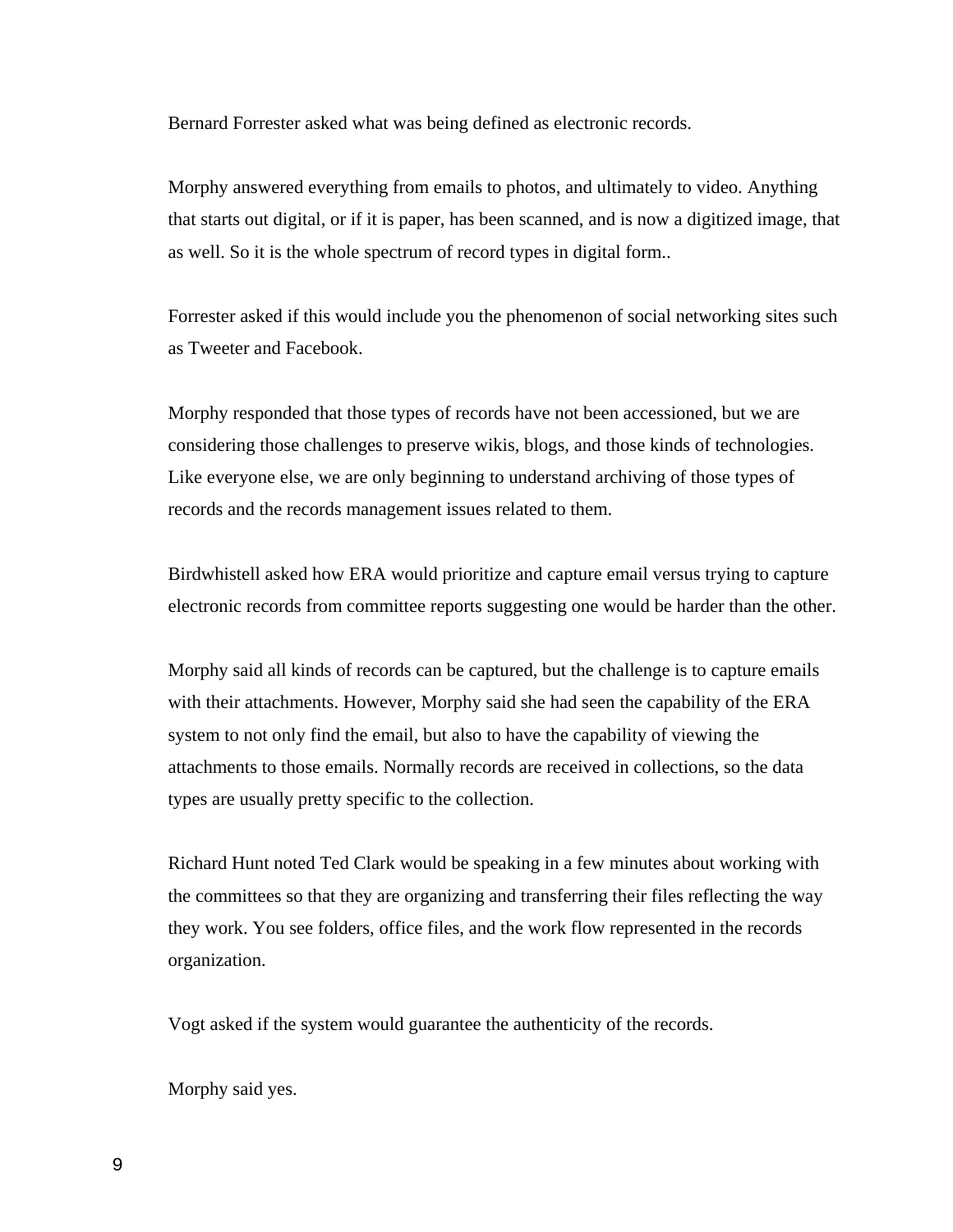Vogt asked if the system could handle access to restricted files when the electronic record includes restricted material as well as what could be open to the public. Is there a mechanism in the system to go from a preserved record to what can be made accessible to the public and still honor restrictions that will have to be made?

Morphy said there are access controls in the system. We anticipate that all of the congressional records would be together. There would certainly be a separation from federal records and Presidential records. Based on access restrictions and so forth, we would work with you to ensure that if you wanted to make records available to the public, only open records would be accessible.

Karen Paul noted when electronic records are sent, access is indicated.

Hunt said there will be a mixed universe of mostly closed records given the 20 and 30 year rule, and then increasing amounts would open. The system is going to have to manage those closed and open records.

Morphy responded that we are still pretty dependent on human beings there in terms of identifying access.

Thomas stated that the development of the legislative component of ERA will start in June of this year and be completed over the next nine to twelve months. Those questions are going to have to be addressed.

Forrester asked if preservation for future migration was being considered.

Morphy replied that the first thing done was to always make a copy of the original record that is stored in another location.

Forrester asked if it was a paper copy.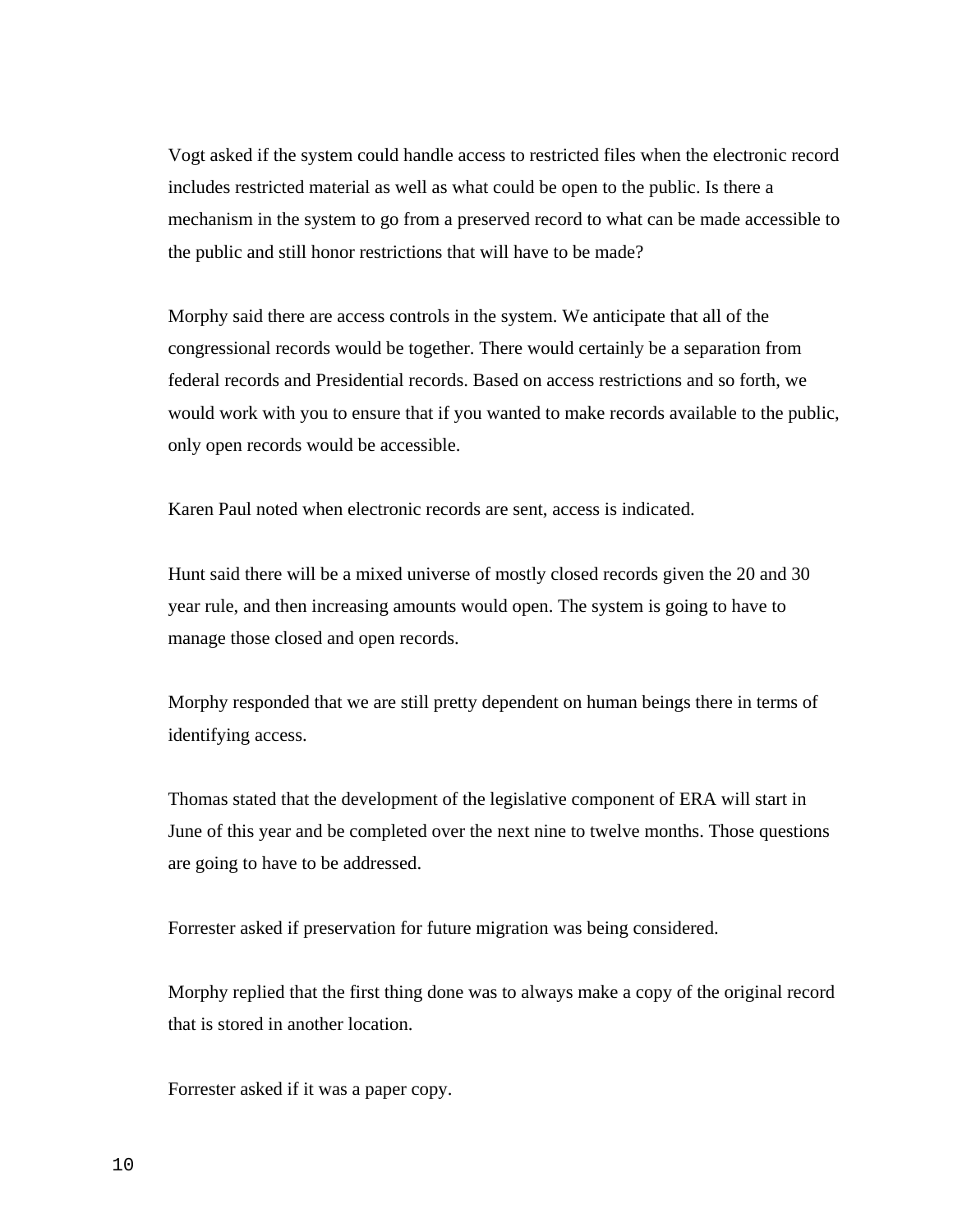Morphy said no, an electronic copy. She said that when an electronic copy is received, the first thing we do is make a copy of the original, and store it somewhere else. We always have a copy of the original record. While we have not had the challenge of migrating to new formats, we are looking at preservation strategies this fiscal year. We are looking at techniques like XML, a language that you can convert many kinds of applications to make them more accessible to users. In the computer science world, there are many that believe that is a good strategy for future access.

But one of the challenges that occurs over time is the continual need to analyze the records that are accessioned and evaluate migration strategies based on software, as well as hardware because both will become obsolete. The evolution strategy challenge when building the ERA system is how to build a system that over time will continue to provide access to the records. The migration issue will be addressed as part of the preservation strategy and is the biggest challenge faced.

Miller asked if there was a clear cut path on the technology at all.

Morphy said no. When this project started back in the '90s, There were many people who were working on the same problem. As you can imagine, pharmaceutical companies have to track things over time, and in a scientific world where there's vast amounts of data, we actually thought that by this time, that there would be a much clearer strategy, but there isn't. So we are looking at the literature, trying to choose the most practical and the most cost effective paths, knowing that we will have to revisit the architecture and revisit the software to ensure that we are preserving records over time.

Miller asked if applications from private industry outside of the government are being considered.

Morphy responded yes. Lockheed Martin is the contractor who is helping NARA build the system. They have been looking at the problem, as well. In addition, we have been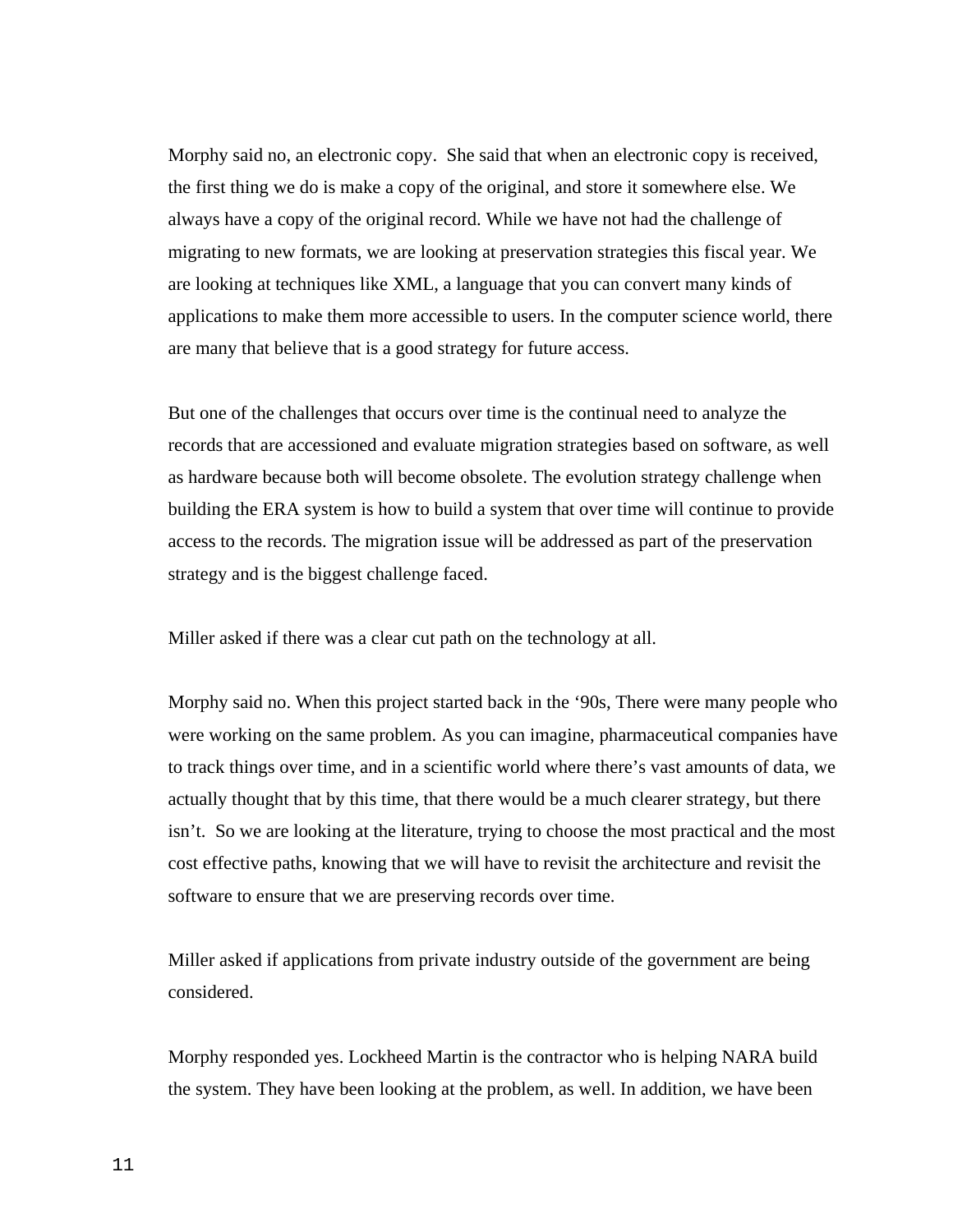working closely with the National Science Foundation in some of their grant programs to try to insure that the problem is being looked at, particularly in the science area, that's where the National Science Foundation is most interested in preserving records over time. We have people working with them on a regular basis so that anything they learn we can take advantage of.

Miller said it was a fascinating report, and hoped that if this committee could be of help with moving the project forward that NARA would consider them a partner.

Morphy said that certainly by being early adopters was helpful in itself.

Miller thanked Morphy for her report.

Miller then recognized the esteemed Karen Paul, the Senate Archivist, to talk about the Senate's efforts with regard to electronic records.

Paul thanked Miller and began by reiterating Erickson's thanks to the Center for Legislative Archives staff during the past few months. As we approached the November elections, we were expecting a tsunami to hit us, and in fact, what happened was more like a sustained hurricane. It went on for about three months. We were all just hanging on dealing with the volume of records that were being sent from the Senate, but also because of the early startup of the incoming Presidential Administration, with the incredible number of loans that were being called back to the Senate. There were literally days when the archives staff were, I'm sure, running around the stacks down there and we certainly were seeing a lot of each other and hearing a lot from each other over those days. Paul particularly wanted to thank Janet Davis and Sharon Fitzpatrick for putting up with all of her telephone calls. Sometimes they were slightly excited telephone calls during that time, so I thank them very much.

When the Center visited the Senate Historical Office last August to announce that NARA was ready to begin accepting larger transfers of electronic records we were at once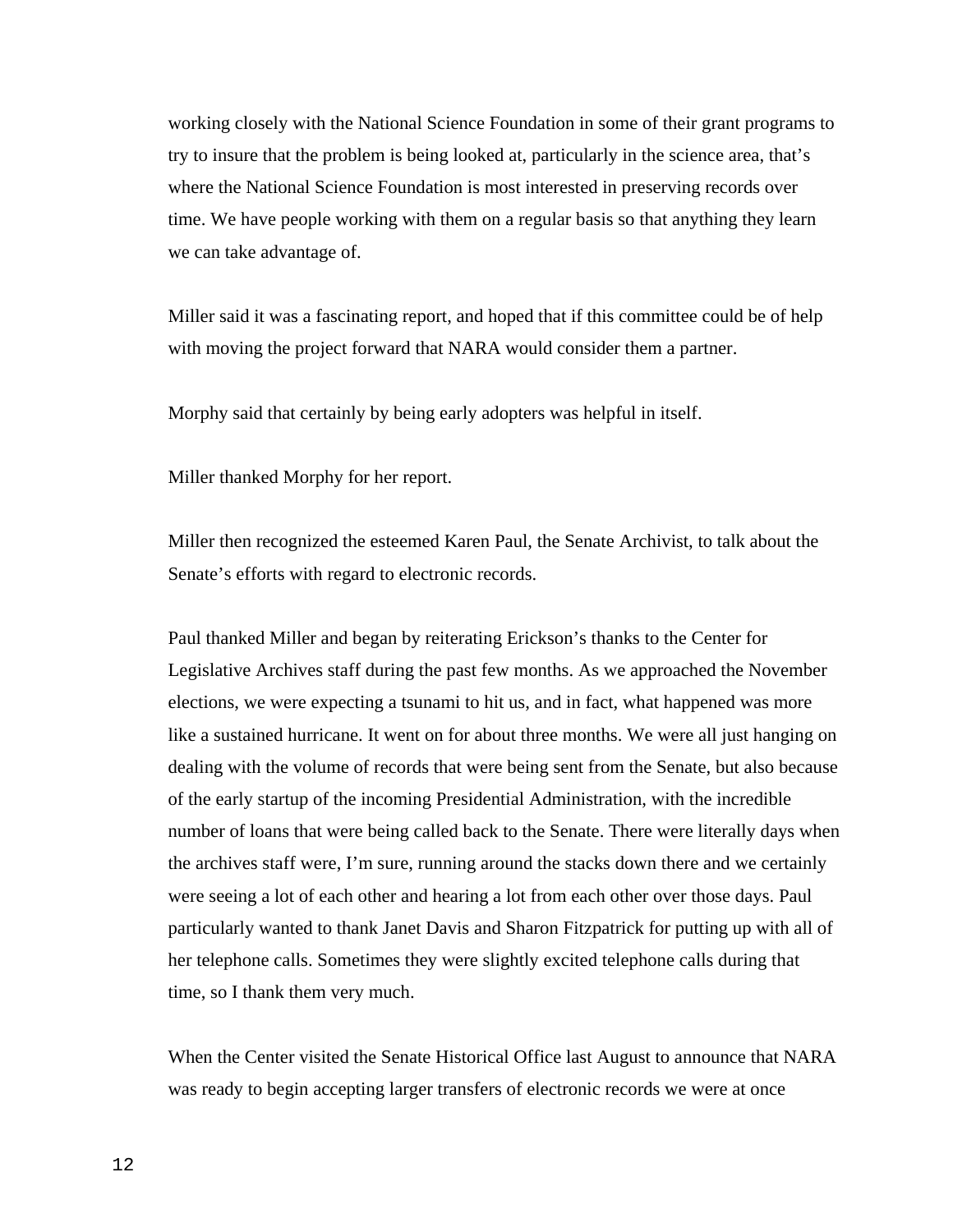excited, but knew that we had some real work to do. It was becoming increasingly apparent that the quality of paper documentation that was being sent to the Center was changing. The records were more in the form of research documentation. The actual storyline and the decisions made were sitting on Senate committee servers. While some committees had sporadically been transferring electronic records, only the Homeland Security Governmental Affairs has been doing it systematically for five years and it was and still is the only committee without an archiving backlog of electronic records.

To get ourselves up to speed on ERA, the Senate sent several staff to the two day conference that the Archives had last fall. Paul thought this was especially helpful for all attending, but particularly for the IT people because it afforded them the opportunity to learn first-hand from the people developing the system. Very fortuitously, our CIO, Kim Wynn had selected Susan Sewell, from the Senate Sergeant-at-Arms office, to attend this conference. Paul introduced Sewell who was in attendance.

Miller welcomed Sewell to the meeting.

Paul stated that Sewell's unique background in history and computer technology made her the perfect choice to work with our office. Since Sewell was hired, we have been working together to try to figure out the next step to move things forward on the electronic records front. Paul also complimented the computer team in the Sergeant-at-Arms office, especially for the extraordinary work that they did in closing members' offices this year. Nancy Davis with her team of customer support analysts was also particularly helpful.

Paul said the next step was to meet personally with all of the committee chief clerks and systems people during the fall to brief them about the Archive's readiness, and to remind them that the Secretary's office has been asking for these records for the past several years. It was time now to begin to think about how to deal with this. There exists a wide diversity as to how committees perceive the issues. From these meetings, it became really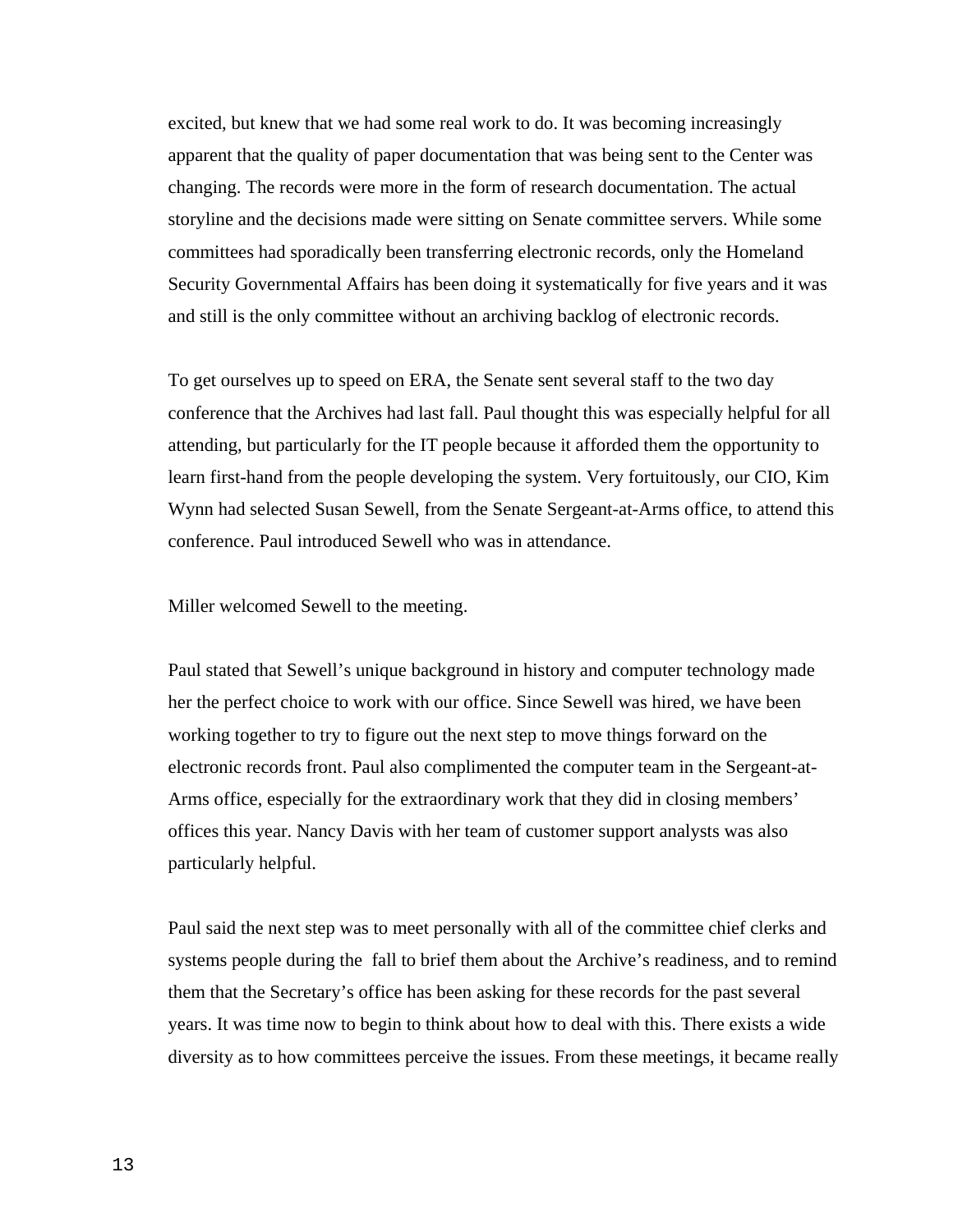more evident than ever that a tremendous amount of significant information does reside on committee servers.

From these meetings, we have identified two challenges. The first one is to deal with the backlog. The second is to establish procedures that will allow committees to move forward in a more systematic manner. This of course would involve committee resources. The key to the archiving success of electronic records lies in their organization and how well they are described before they are sent to the Archives. Our goal is to have them described as well as our paper records are when they leave the Senate.

We need to find ways to help committees to be able to meet this goal. We have one excellent example in HSGA and we are encouraging other committees to follow this example. As a result of these fall meetings, we are fortunate that the Judiciary Committee now has a staff in place to begin the process of archiving their electronic records. The Finance Committee also has an archivist who is here today, and hopefully she will be encouraged to also to begin this process.

Miller asked Paul to restate the two committees.

Paul said the two committees were Finance and Judiciary. She reported that the Judiciary committee has two archivists; one for the Democratic committee members, and one for the Republicans. The Agriculture committee also has hired an archivist who will begin working in May on electronic records. Paul thanked Vogt for her influence with the Agriculture Committee. Vogt worked with them on a portrait unveiling within the past year, and Paul thought that really did help to enhance their appreciation of their own history as a committee, and one of the oldest committees.

Paul said her office is in the initial stages of an enormous transition, one that touches on every possible sensitive records issue, from access and privacy, attorney client privilege, the definition of record, to the commitment of committee resources. As an institution, the Senate confronted these same issues with regard to paper records when the archival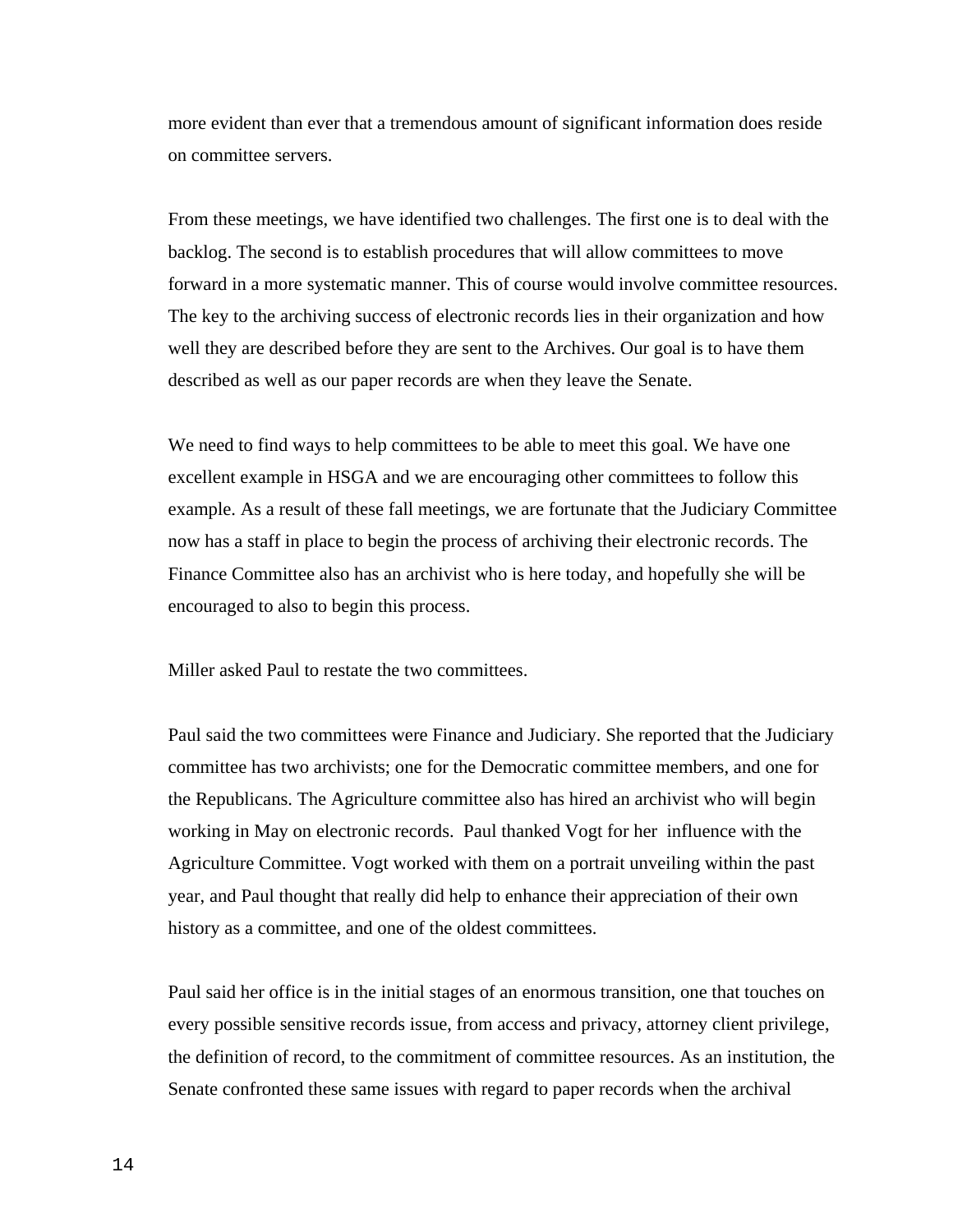program began in the early '80s. Paul said her office was turning to some of the same strategies and procedures that worked in the past to try to build a consensus among the committee staff to share good archiving practices.

To date, as part of our educational efforts, Paul has developed Quick Cards, something Sewell suggested, and incorporated them into committee staff briefings and the IT training and demo days. Also Sewell suggested the development of an enhanced archive's web presence that includes our traditional guidance, but also new guidance specifically targeted to all committee staff. We traditionally have communicated through the chief clerk, through the archivist, but we now realize that we need to communicate to all staff and make certain that staff realize that they have a vested interest in saving their records. Paul said they had devised some programs that are now being reviewed to be incorporated into the web presence.

So having survived what can only be described as a sustained hurricane of committee staff changes and waves of archiving, we have recently been able to focus attention to other building blocks. We have widened the circle to include our friends on the Senate Rules Committee and have set up a volunteer electronic records working group primarily composed of committee staff. At its first meeting, which was very recent, the Rules Committee was sympathetic about the backlogs that exist, and stated that the rules are clear and that we must all begin to work to address this. Records really can't be removed from servers without archiving being done. Our first goal was to gain this acknowledgement.

The newly formed working group is tasked with devising archival solutions in the broad sense. It hopes to determine the requirements of different types of offices to identify best practices and to update any supporting rules and regulations if necessary. The Senate community has begun to realize that relevant documentation today is electronic and if we cannot meet the challenge of proper archiving, there simply will be no historical records preserved in the future.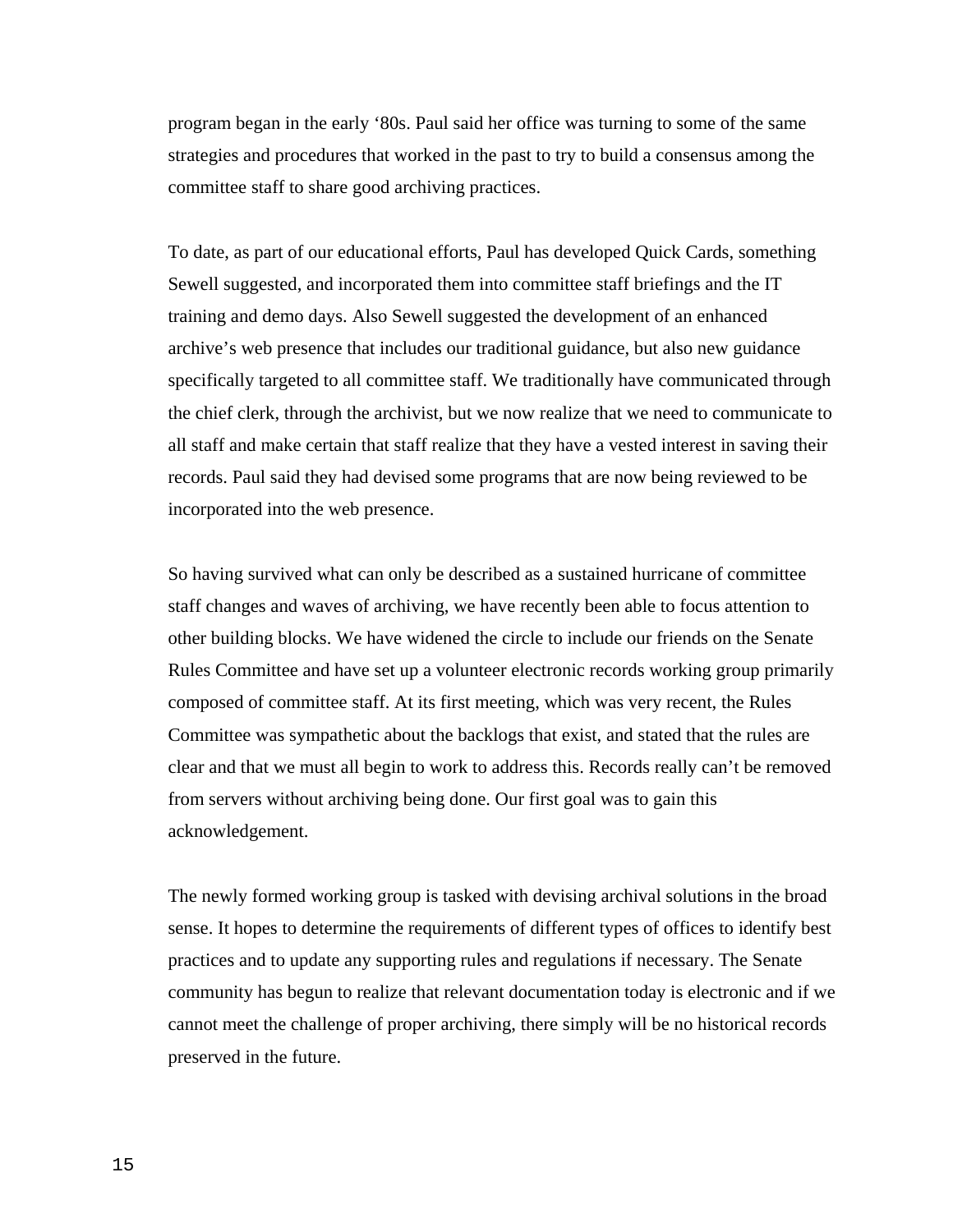Within the past week, as a result of a meeting with Hunt, Fulgham and Clark from the Center, the Rules Committee, and Sewell, we developed a work plan that will incorporate the appropriate advice and information from the Archives into the trainings for our systems administrators. We recognized that this is the crucial time to establish these procedures so that a solid foundation is laid for future growth. Paul said she was confident that they were finally on the right track, but realize that it will not happen overnight.

Paul then reported on the Modern Archives Institute held in January at the National Archives. There were six congressional staff from the House and Senate who attended. There was a breakout day on records management where we had a panel discussion. It was designed to be a quick way to tell the staff what they needed to do for archiving and arranging their records.

Paul concluded saying that with the closing of the Obama and Biden offices, not to mention Salazar, Clinton, and others, particular attention was paid to assist with their electronic records. Paul said she specifically wanted to thank Ted Clark, who dropped everything to help and provided invaluable service in that regard.

Paul also recognized Mike Donaghue, who was particularly helpful with the Obama office for a smooth transition.

Paul said the experiences with the members' offices that closed provided insights into best practices that will be shared with the institutions that are collecting these records in the states.

Miller asked if there were any other questions from the committee for Paul.

Vogt inquired about the volume of electronic records sent to the Center.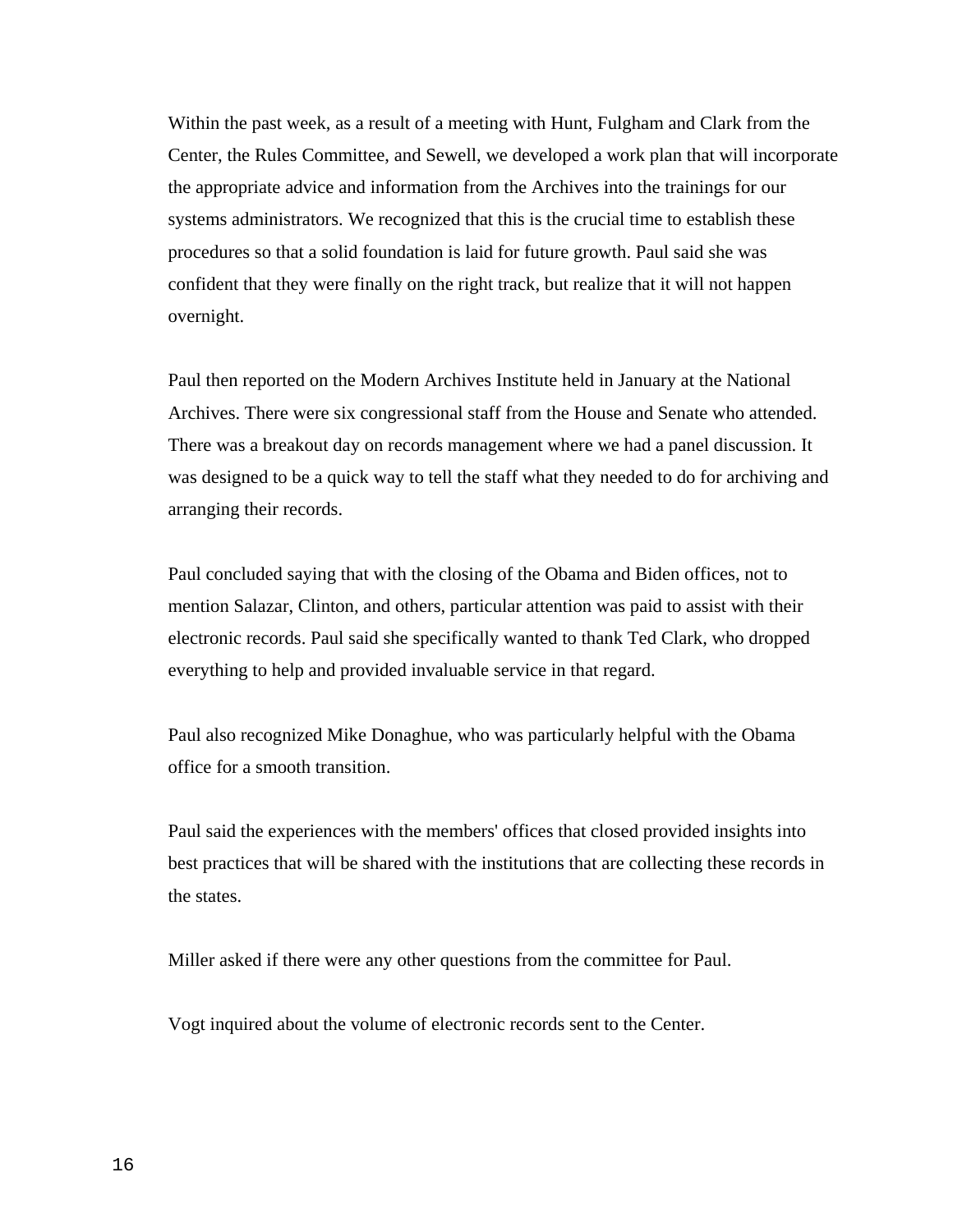Hunt said that Clark would report on those figures. He has a presentation that will be eye opening for the committee to see. We have been talking about electronic records for decades. Hunt said he had never understood anything about them until the Center actually had received electronic records. He said even though reality has set in, it is not as scary as he thought it would be. There are challenges, but the Center is certainly making a transition with Ted's good work, so hold that question.

Paul asked Donaghue if he wanted to speak about his experiences.

Donaghue said Senator Obama did not hold office long enough to create the sort of volume that we had, but there were some problems in terms of getting the staff to cooperate, especially when running a campaign. And there were things that I would urge other folks to get involved with. Karen is trying to address these issues. Members need to be informed and take seriously the need to get themselves organized from the beginning when opening their offices.

Donaghue also said that he thought there are two important reasons for doing so. One obvious reason is the important historical value of the files. The second reason is if the files, whether electronic or paper are organized from the beginning, you are able to retrieve them relatively easily. Donaghue said the correspondence management system that his office uses has a number of different modules that if used appropriately, would be able to keep track of everything in a very organized way. But as everyone sitting here knows, that's an ideal world. This is the Congress of the United States and folks will do as they please.

Forrester asked if they found any unique or unexpected situations when processing the records.

Paul said that she agreed with Donaghue about records being organized from the beginning of opening an office. The extent of the lack of organization of the files and the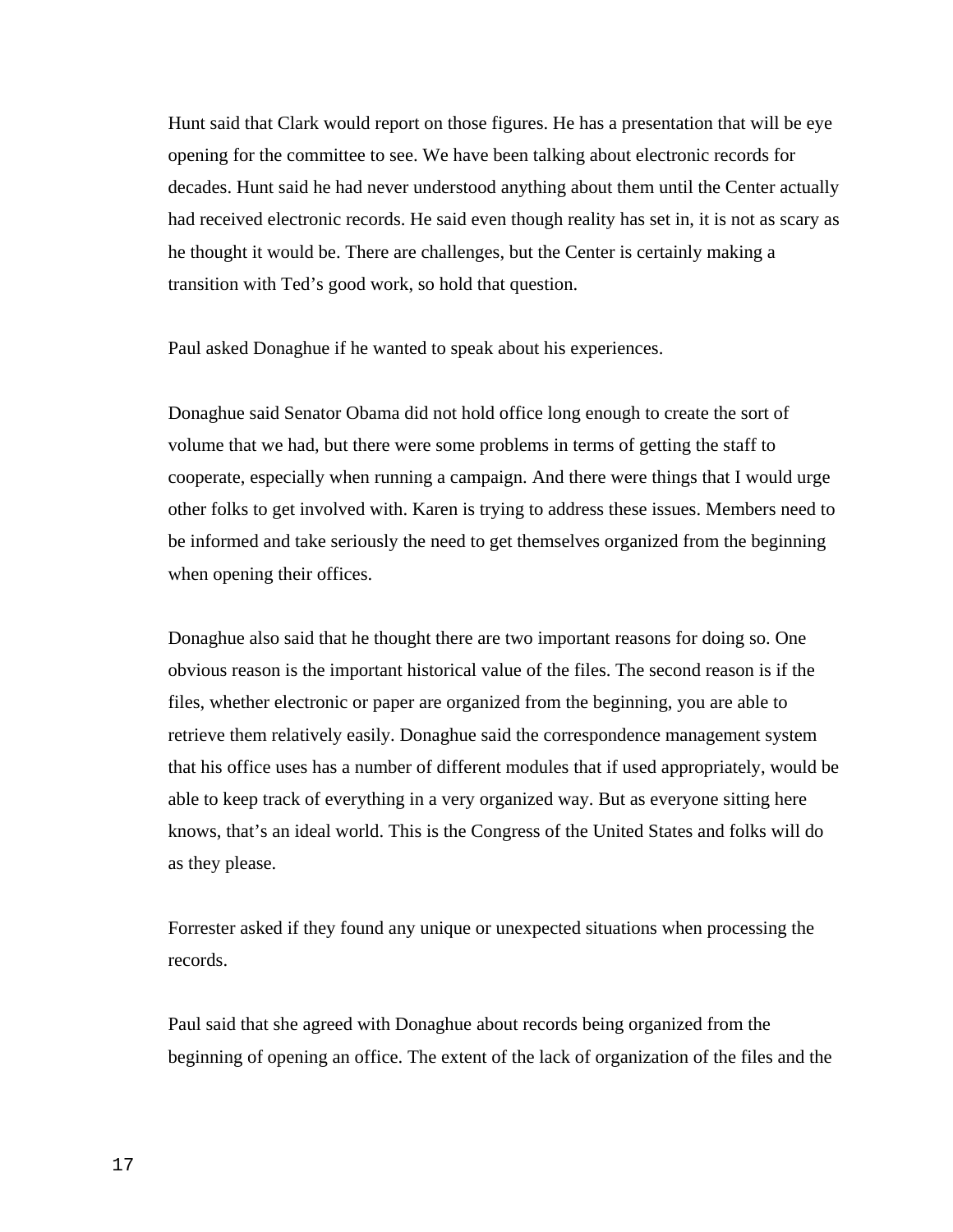electronic records will make it very difficult to even identify some staff 20 years down the road when all you have is the last four digits of their phone number.

Hunt said what was unique was the actual request to come capture members' papers, since we don't typically deal with members' papers.

The fact that they will go to a future presidential library and that we'll assume that those records will track that way, Presidential libraries was not particularly excited about going in to capture Senator's papers, so we really had to fill the void. That was a surprise request.

Paul stated that there is still the need for outreach to train staff. There is still the need for the archival science trained person in the offices to provide the descriptive work that will allow sensible searching in the future. You cannot expect an IT person who has his or her hands full running all of these systems to provide that kind of arrangement and description that an archivist is really trained to do. Paul said she sees that with members' offices who leave a lot to be done by the repositories.

Vogt said that over the course of time, she has seen that every office has its own way of doing things. There are lots of commonalities, but most of them use different software systems. With electronic records, that causes problems. Not every institution getting members' papers is prepared to take them, and they don't always have the resources or people who are trained to receive them and work with them. So it seems, to follow up on what Karen said, that when some of these offices start up, they may have professional people on staff who have been on the Hill a long time and know how to set up an archiving system, but the office will sometimes just do their own thing.

Vogt said now that H.R. 307 existed, she thought the next step would be to start working with members' offices to make it clear that when you have an office in Congress, you will need to have good archiving practices to ensure the preservation of your papers. That would really be helpful.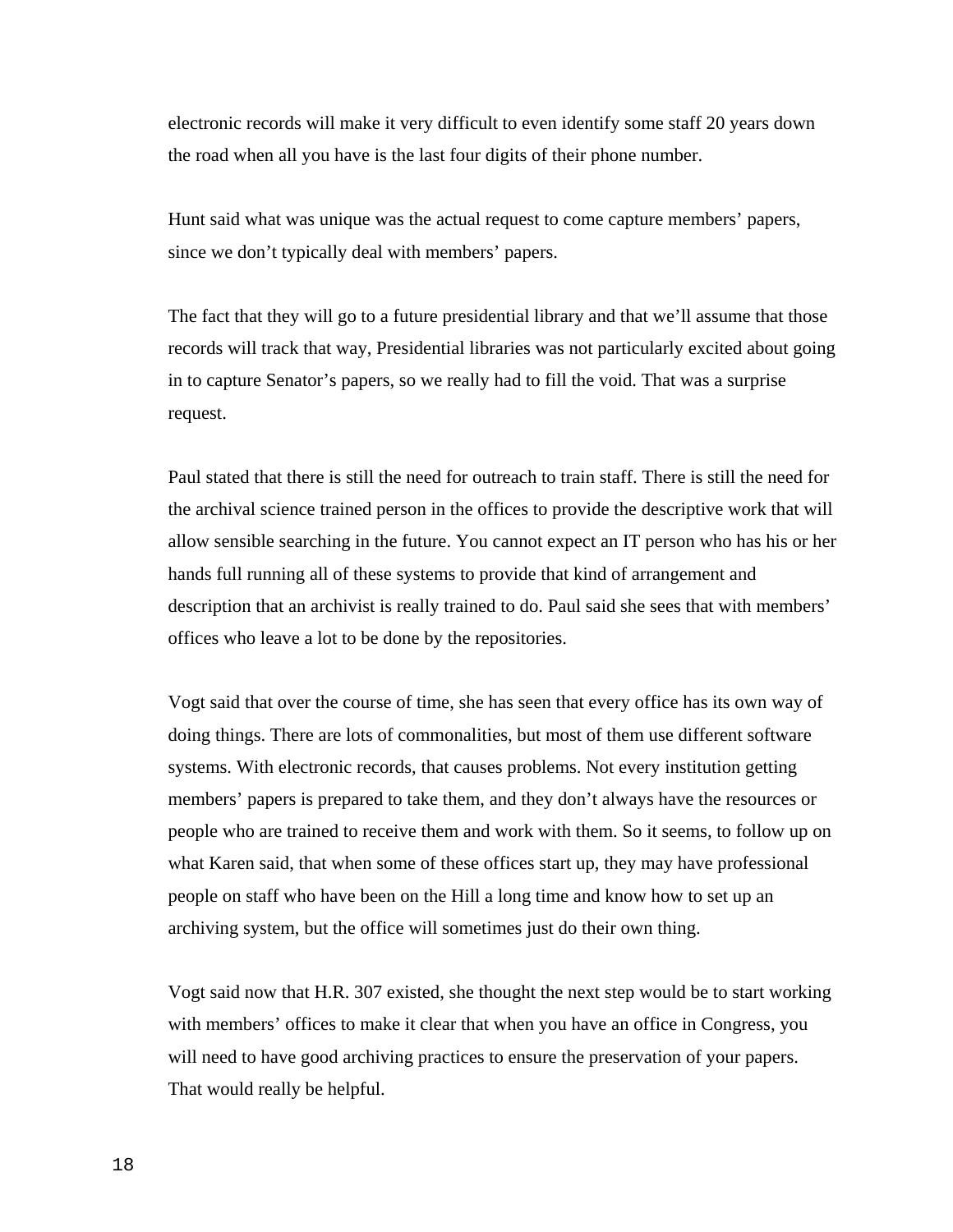Hunt said best practices were being developed by the Center for electronic records archiving.

Miller said it was something the taskforce would focus on. Miller said it is a daunting task to manage 441 offices on the House side as well as Erickson's 100 on the Senate side, especially when members die, retire, or resign. We manage their office until a successor is elected.

Paul mentioned that staff turnover was also a problem. The Senate had only 11 staff directors, including Republican and ranking staff directors, out of 38 who carried over from the previous Congress. The staff director is really calling the shots. We are devising ways to use our intranet to get to them quickly, but also to reach out to any new staff that they might be bringing along with them. It requires a massive, sustained, perpetual educational effort.

Birdwhistell asked what percentage of the offices have full-time archivists.

Paul asked him to clarify if he was asking about members or committees.

Birdwhistell said both.

Paul said there was about half a dozen members offices. For committees it is Agriculture, Judiciary, and Homeland Security.

Birdwhistell said the members with archivists on staff was a small number.

Paul said yes. Even if one office sets up Share Point or something similar, there is still a lot of variation in different offices. We do have one committee who has done that. It really does require that to be someone's job to archive in each office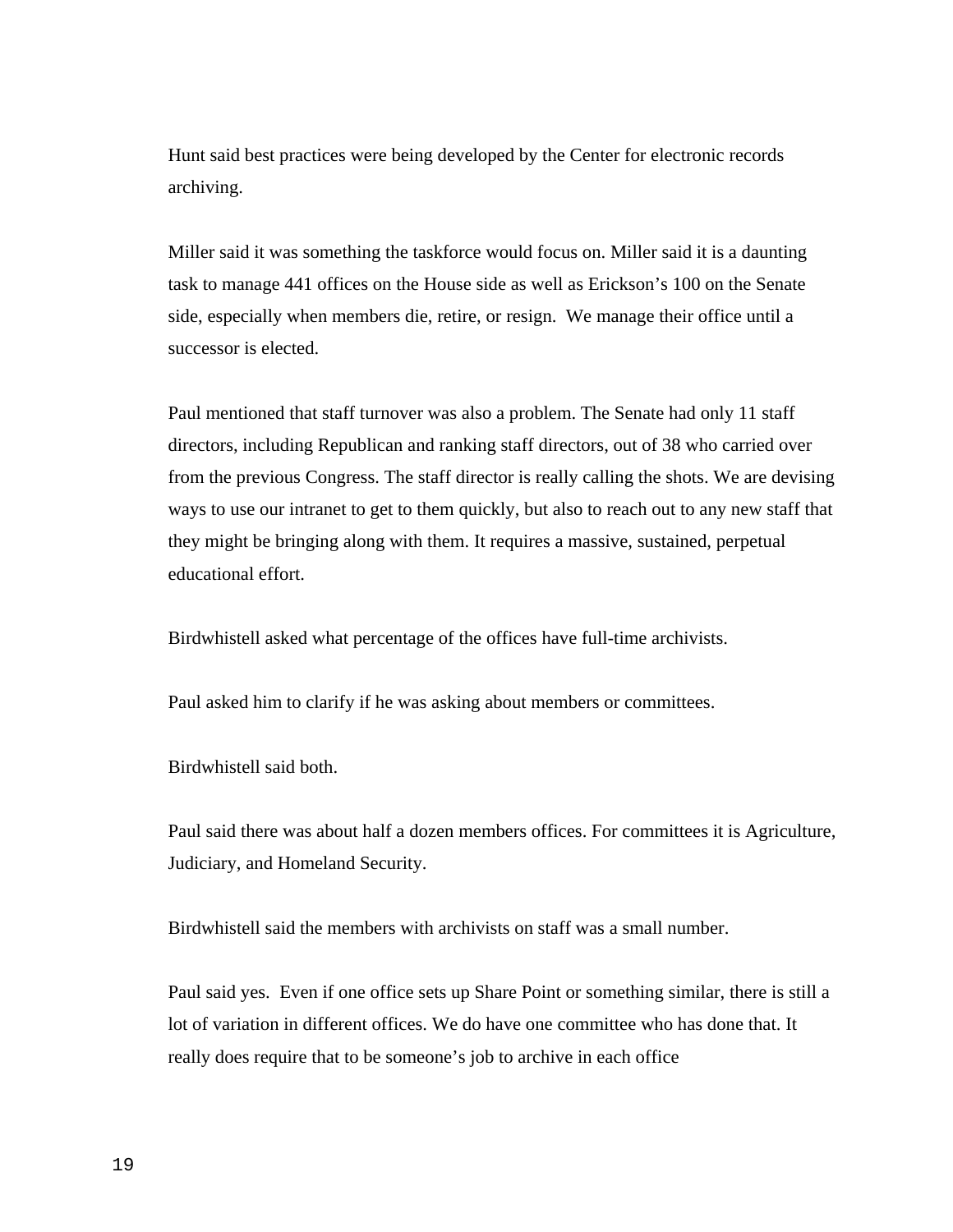Vogt said that she finds when working with offices for the first time is how different their schedules are from ours. They are responding to whatever is the current thing that is going on, so they are really frazzled sometimes. We come in to talk about records that have a life beyond this office, and they are not ready to hear that.

Miller said she thought they don't want to hear it.

Vogt agreed and said somehow we have impress upon the staff that archiving is just as important as everything else they are doing in the office.

Miller then acknowledged the two deputy clerks from her office, Debra Spriggs and Robert Reeves, and then introduced Robin Reeder, the House Archivist to talk about the efforts of the Office of the Clerk.

Reeder thanked Miller and said her office had been very busy. She said the she and the Clerk have been with a lot of different committee offices to get improved background information on how they're working and to do fact-finding missions to identify the records they're creating. Before the last Advisory Committee, they had already met with 20 committees and three support offices, and we had three committees that were still pending. We met with them and then in October and November, Ted Clark and Reeder hosted nine meetings on specific electronic formats. The meetings focused on email, video, audio, web files, and Microsoft Office documents. So far we have received electronic records from two committees for records from the  $110<sup>th</sup>$  Congress. The committees have been very positive in their response. Many of them work solely in electronic formats. They create their records that way, so transfer is much easier for them. In some cases, they were actually creating records electronically but printing them out to give us to send to the Archives.

We have approximately ten committees that have said they have electronic records and they would like to transfer them. It is just a matter of following up with them and getting them onboard archiving that way. So we are very excited.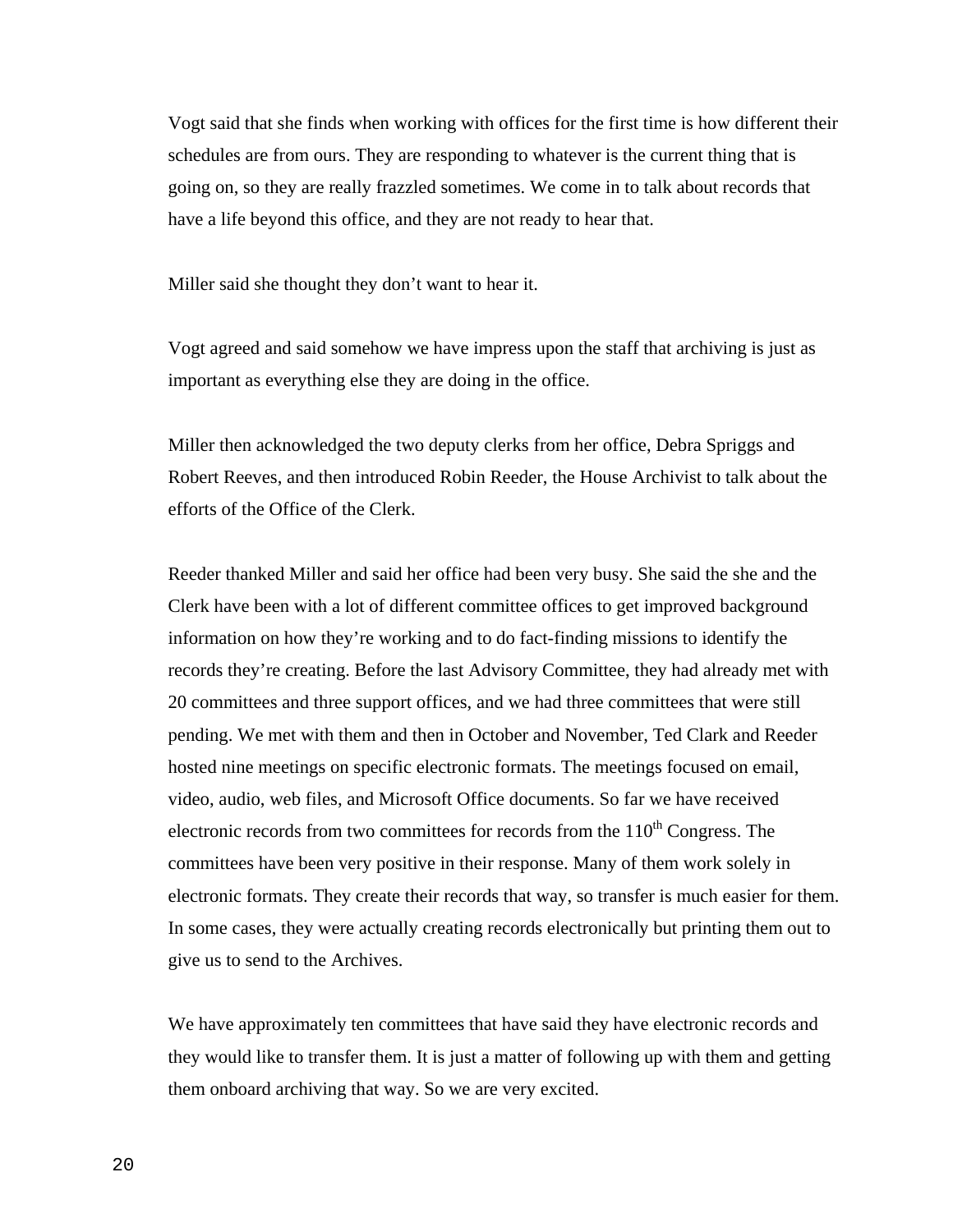Reeder introduced the new archivist hired by the Clerk, Heather Burke, who would be assisting with the outreach and electronic records efforts. Heather comes to the Clerk's office from the law school at Georgetown University, and before that she was with the university main campus. She also has worked with the JFK Assassination Records at the National Archives. We are very happy to have her in the office.

There are now three of us, including Joe Wallace, my other colleague. At the end of the  $110<sup>th</sup>$  Congress, we met with 45 offices that were closing, which is 66% of the offices that closed. That is up from 43% from the previous Congress, so we are steadily increasing our contacts. Our goal is to get to 100%. So far this year, we have met with 15 members' offices since January. This was a direct result from the letter that the Clerk sent to all members at the beginning of the Congress offering archival assistance. We also provided a copy of HR 307 which seemed to help them get a perspective of what they should be archiving. We also distributed our records management publication.

Reeder thanked Hunt and the Center for Legislative Archives saying they could not do their jobs without them. Reeder said they really appreciate the Center's assistance.

Miller thanked Reeder for her report and her efforts to reach Members and their staff. She said Reeder sent letters to all of the Members that she personally signed, because it is important that to stress archiving records even though it is difficult. Given all the other things that are going on in the Congress that Members have to prioritize, you see their eyes glaze over when we talk about archiving their records.

Miller introduced Ted Clark, IT Specialist from the Center for Legislative Archives. The Clerk said Clark is one of the busiest men on the hill. He has surely worn out several pairs of shoes because he is responsible for all of the electronic records for the House and the Senate.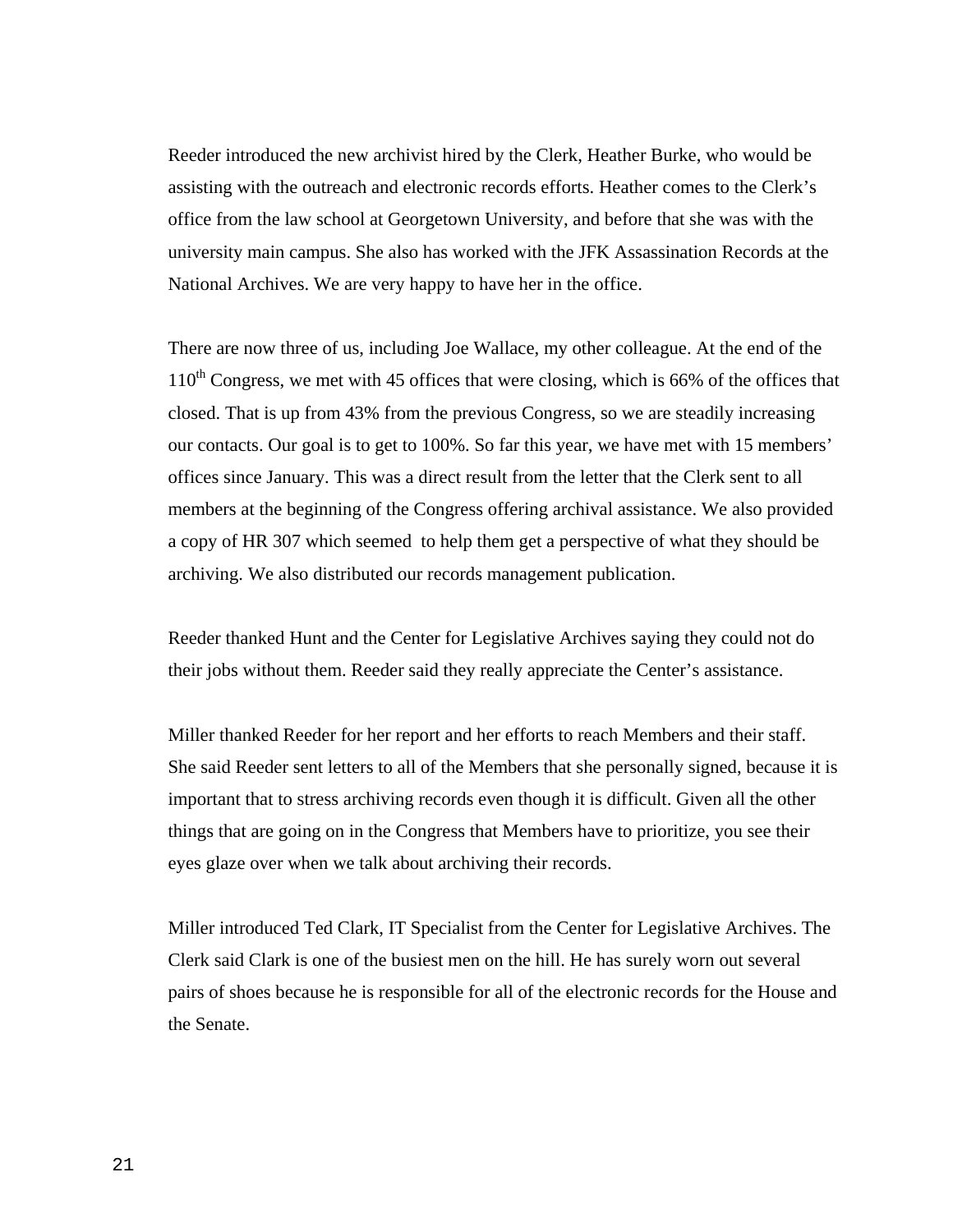Clark introduced himself as an IT specialist assigned to the Center for Legislative Archives. He explained that he started with the National Archives in November of 2007 with the Special Media and Electronic Records division in College Park with Robert Spangler, who has briefed everyone here before on the status of electronic records of Congress.

He explained that for the past year, he's been responsible for all of the Center's IT records issues for both the House and Senate. He recently completed and have posted online the website harvest for the  $110^{th}$  Congress, which was performed in November through the beginning of December to incorporate as much as possible recent changes as Congress went later and later into the year following the election. He said the group was able to capture every website and look at every single website, both committee and member offices for both the House and Senate to ensure that they were not missing anything. He explained that it was a major undertaking and that they were very glad it was well received and that there were no problems reported.

Besides the website harvest, he explained he's been taking a number of meetings throughout the House and Senate, as well as issues with the White House and their transfer of electronic presidential records. He explained that he lost track and lost count when it got over 122 different meetings and events within the last year. He clarified that when he started, they really had a variety of different pieces of information about the total record holdings of the electronic records of Congress. And from going through and compiling all that information, they realized that the total transfers for predominantly the Senate up to 2006 had been around 1.46 gigabytes. He explained that bytes are the smallest amount, then there are kilobytes, which are a thousand bytes. For an example he said an email is around 27 kilobytes. He continued on to explain that there were megabytes, which is a thousand kilobytes, and then a gigabyte is a thousand megabytes, and then finally there is a pentabyte with is a thousand gigabytes. So the total collections through December of 2006, totaled around 1.46 gigabytes. The Center received additional transfers from the Homeland Security and additional Senate committees and there were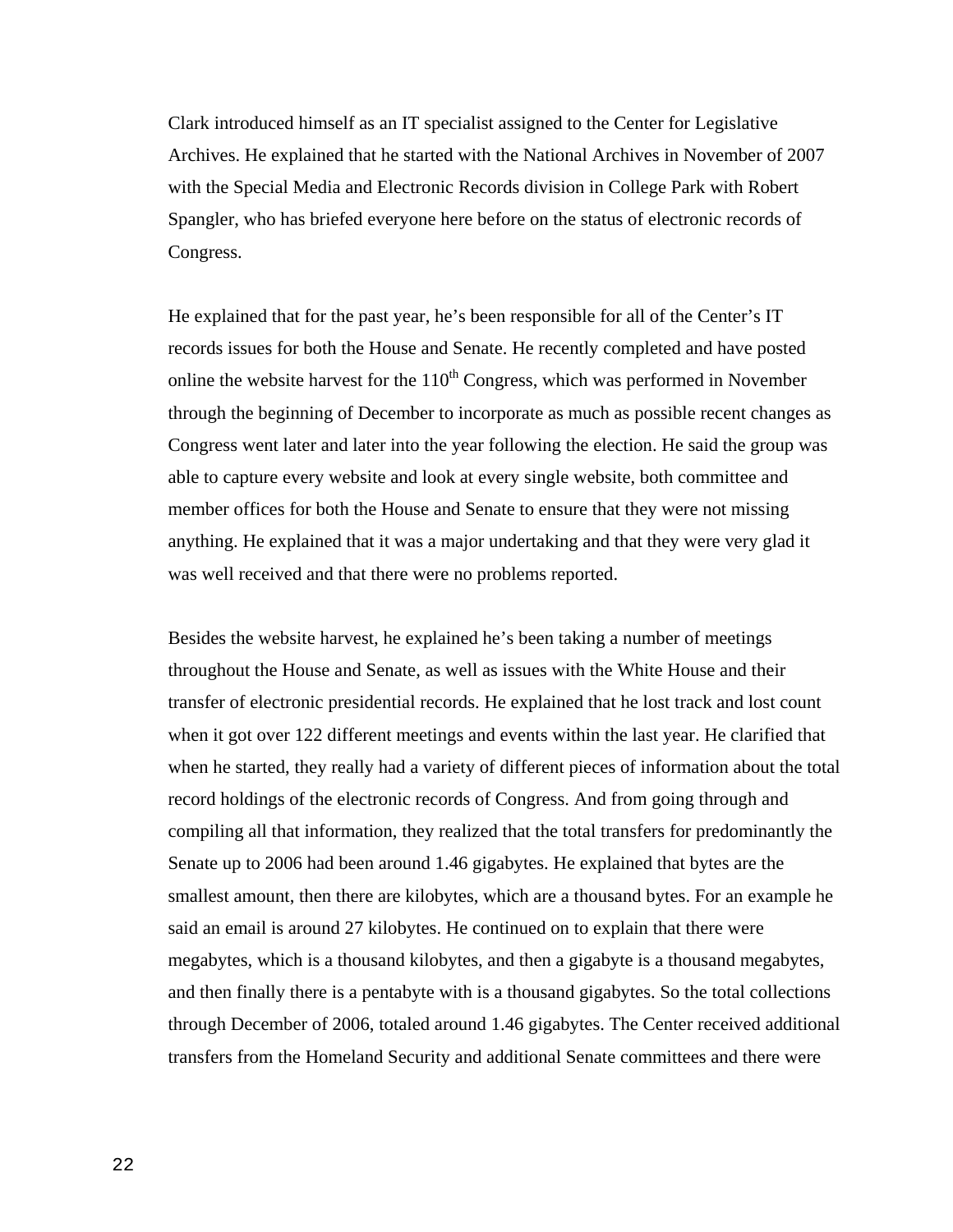around 450 gigs in August of 2008. So there is a rapid increase from 1.4 gigs to 450 gigs in a very short amount of time.

Miller asked if this was just in the Senate.

Clark said really it was a compilation of both, and that he'd go through the details of both the House and Senate records. Then at the end of October of 2008 the Center accounted for the 9/11 Commission records, which is estimated to be around 1.5 terabytes or 1,500 gigabytes. That takes the total to almost two terabytes in terms of total holdings now. In addition to that, the Center received 900 DVDs from the Senate, which are the public hearings of the committees on the Senate side. That gave the Center what they estimated to be an additional four terabytes, bringing the Center's total holdings to six terabytes now. In March of 2009, the Center received additional transfers from working with the Senate archivist and offices within the Senate to transfer the Obama, Cheney, and Biden electronic records. This is another example of how the volume is really increasing very quickly. In just three personal offices of what the Center collected, there is an additional terabyte alone, compared to what the committees transferred in total of about 1.5 gigabytes just a few years ago.

Clark explained that these special transfers resulted from his assistance the Obama and Biden transfers, as well as assisting the Senate with the Cheney office closure to preserve their electronic records. And that is a collection of just those three offices that the Center is holding for the Senate. The Center expects to receive electronic records from will 10 to 11 committees in the future. From the meetings that he has had over last year and from conversations with those offices, there is essentially an additional gigabyte of minitransfers on the House side. Video from the recording studio will be a large transfer of files.

There is an explosion in the creation of different electronic files and the volumes are getting so large that we have to figure out how we must preserve them. Committees are turning to the Center for assistance. Additionally, the Center is expecting the House video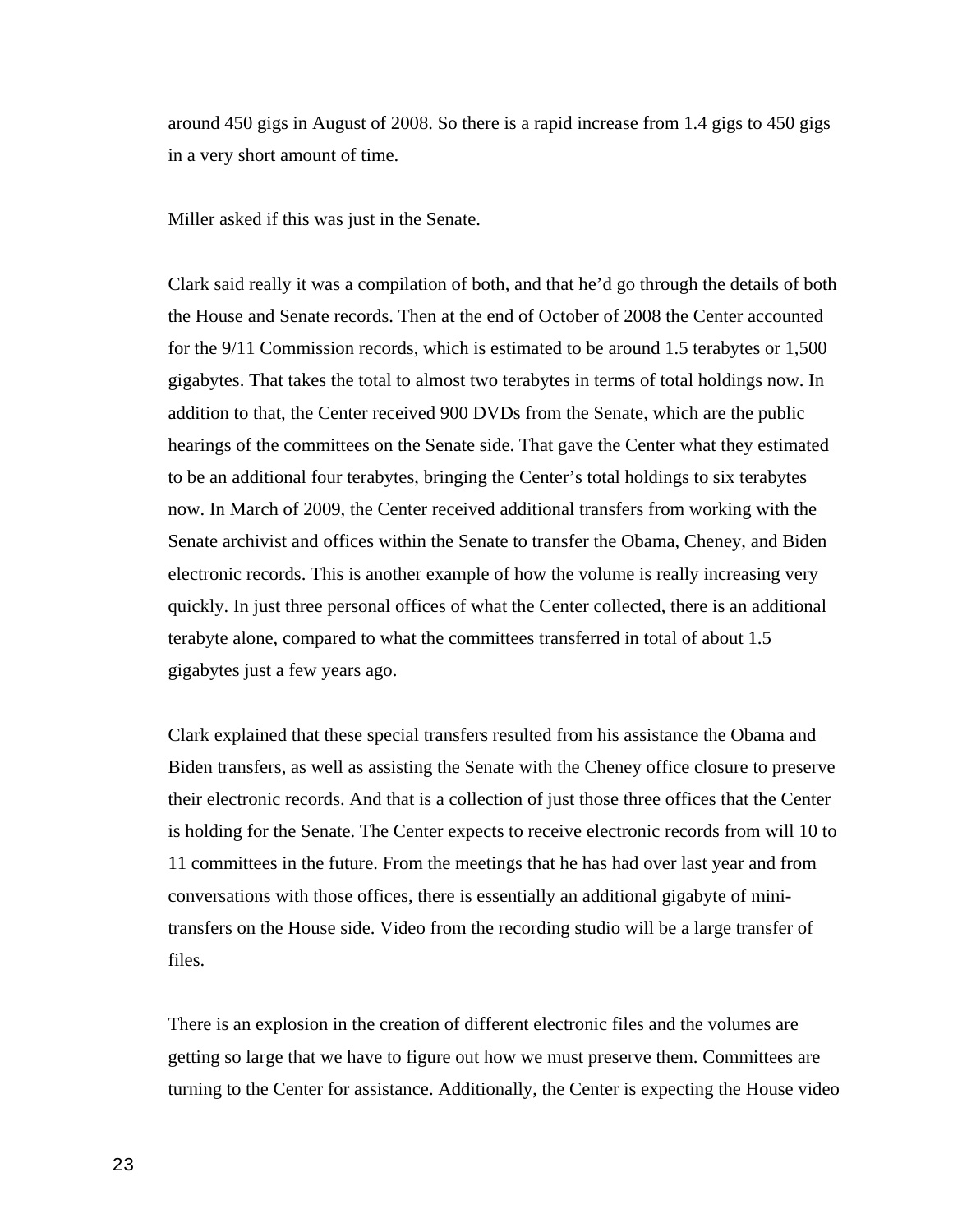and 1,600 DVDs that the Senate recording studio will be transferring. The totals with all of that is around 21,000 gigabytes or 21 terabytes as the estimated amount of transfers that the Center could be holding at the end of this year.

These are the numbers that the Center has on the Senate based on volume, in terms of the total gigabytes that they have transferred. The Homeland Security Committee on the Senate side has an overwhelming higher volume than all other committees combined. A lot of the changes in volume has resulted from offices which have been doing periodic copying of files, mainly because the volume that one can transfer on a CD or DVD-ROM is a finite amount. And the Center is increasingly, because of the Obama transfers, taken on a process of using USB drives, which allow the Center to receive a lot larger volumes, which open up doors for greater collections that will be received.

If one looks at the counts on total gigs that other committees have, the Health Committee on the Senate side provides the Center with a large single transfer of a number of CD-ROMS and video. But in terms of the frequency, Homeland Security and Governmental Affairs have been the overwhelming predominant leaders in the number of transfers and frequency of transfers. He explained that the recording studio graph shows the initial transfer, which is almost infinitesimal in comparison to the other two. The initial amount is around 450 gigabytes, which in comparison to 7,200 gigabytes and in comparison to a total of 11,000 gigabytes of video alone that the Center has received or will receive within this year from the Senate recording studio. However there are additional issues.

The Obama transfer was about 304 gigabytes. The Cheney transfer was about 170 gigabytes total and the Biden was about 415 gigabytes, mainly being a large collection of video that they had. Again, video keeps surfacing as the large problem in all of these. With a total transfer of around 889 gigabytes, which is just shy of a terabyte.

The total collections that for the Senate committee transfers so far, not including future transfers, is around 509 gigabytes. The special transfers of the Obama, Biden and Cheney offices was 889 gigabytes and the video collection for the Senate is around 1,100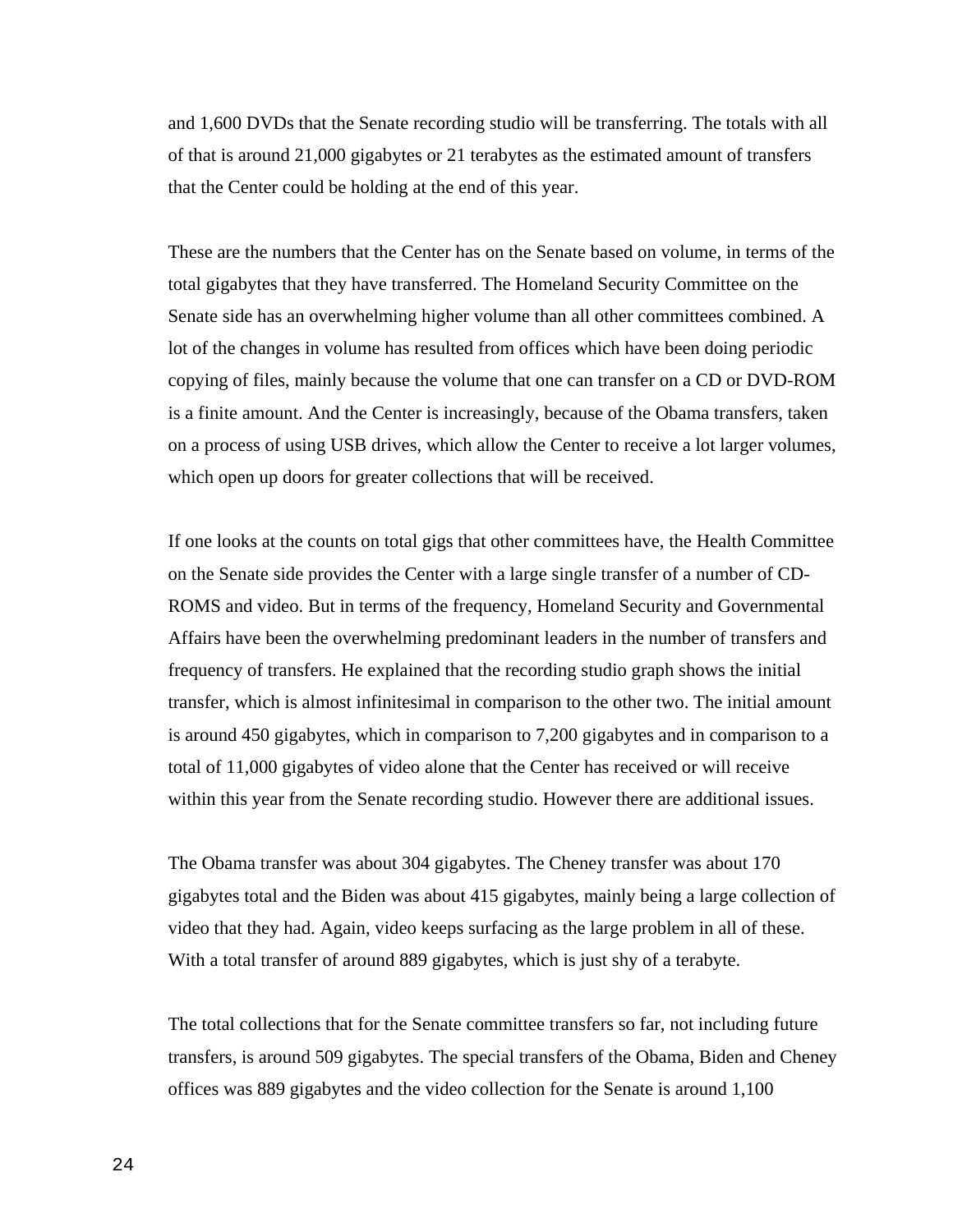gigabytes. The total collection is 12 terabytes. On the House side there is an additional explosion in records.

Hunt made the clarification that when Clark was talking about videos, he was talking about committee hearings.

Clark agreed and added that they weren't committee proceedings.

Hunt then added that they were not floor proceedings either.

Clark confirmed this and added that because the floor proceedings are in HD, it could become an issue.

Erickson asked Clark what committee was missing on the Senate side, was it the Finance Committee.

Clark answered yes, and apologized for the missing data.

Birdwhistell asked if there were transcripts to the committee hearings.

Clark asked if he meant the video.

Birdwhistell said transcripts of the video.

Clark answered that the transcripts of the hearing are provided as public material as part of the committee.

Birdwhistell confirmed this.

Clark added that the video itself does not constitute an official transcript because it's not added to the dialogue of the actual hearing.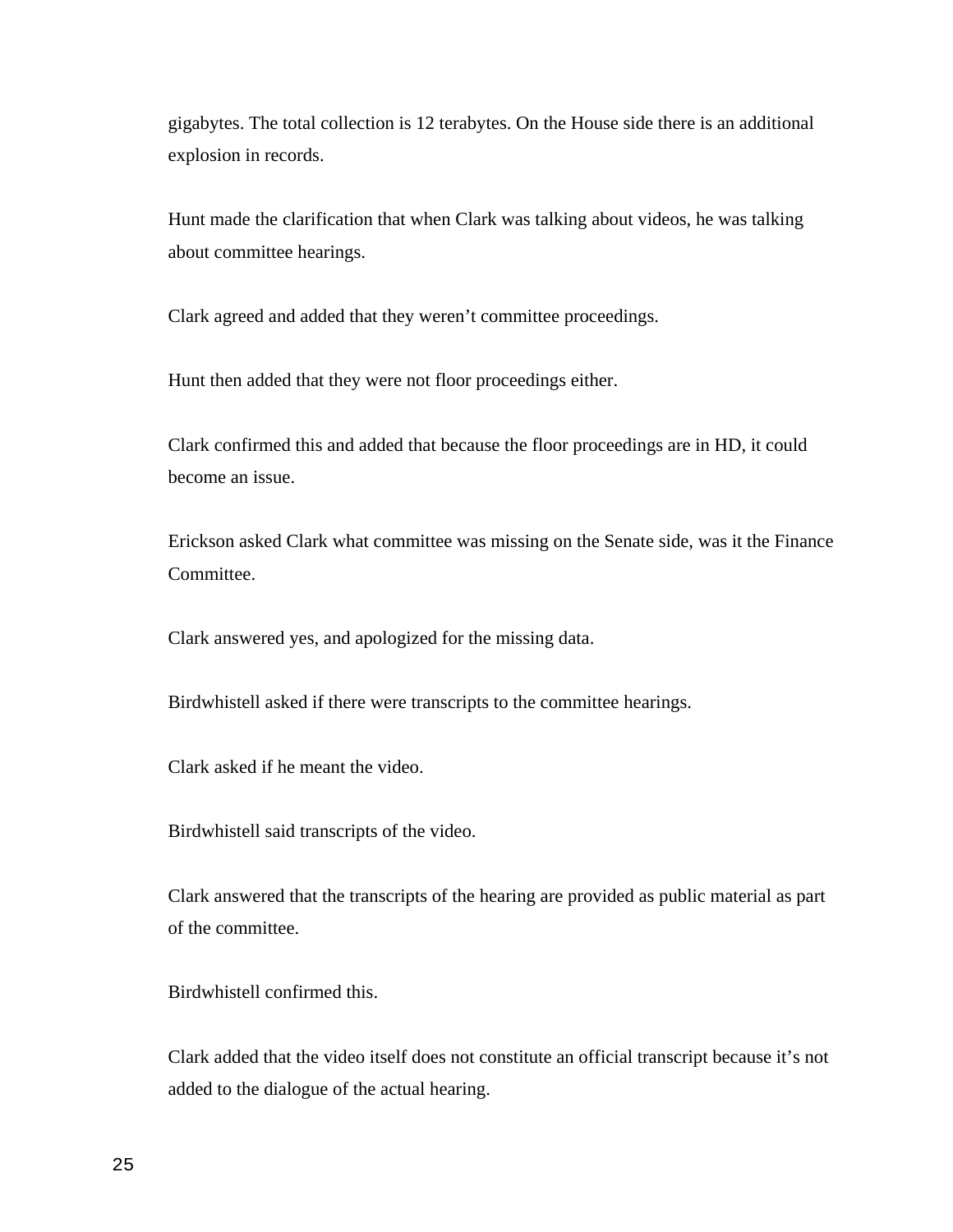Birdwhistell clarified that he was just thinking of the appraisal process of the video if it becomes so large that it is impossible to handle.

Clark confirmed that the Center still has the committee hearing and their official documents with the committee hearing.

Birdwhistell agreed.

Clark then replied that the transcripts had not been provided thus far.

Birdwhistell responded that he was just trying to think about what was possible and some things that aren't possible. And trying to figure out, as a researcher, what's the backup plan? And the fact that the transcript is there is good.

Clark said that the graph shows the committee transfers to the House from what he had already discussed and what the Center anticipates. The total estimated so far is around 870 gigabytes of information from the hearings on the House side. Then with the House video, around six terabytes in terms of what they have, plus the number from before of 870. That gives a total of around 6,870 gigabytes of House collection. Those are the total—that's all of the information about what the Center is receiving right now in terms of electronic records.

Clark then offered to take any questions.

Miller thanked Clark and asked Thomas for some help for the Center.

Miller responded positively and then asked if the Committee has any questions for Clark. She then said he had done a marvelous job. She said that Clark was willing to work with everyone and that she knew Paul and Reeder work with Clark a lot. She also said that they appreciated his work.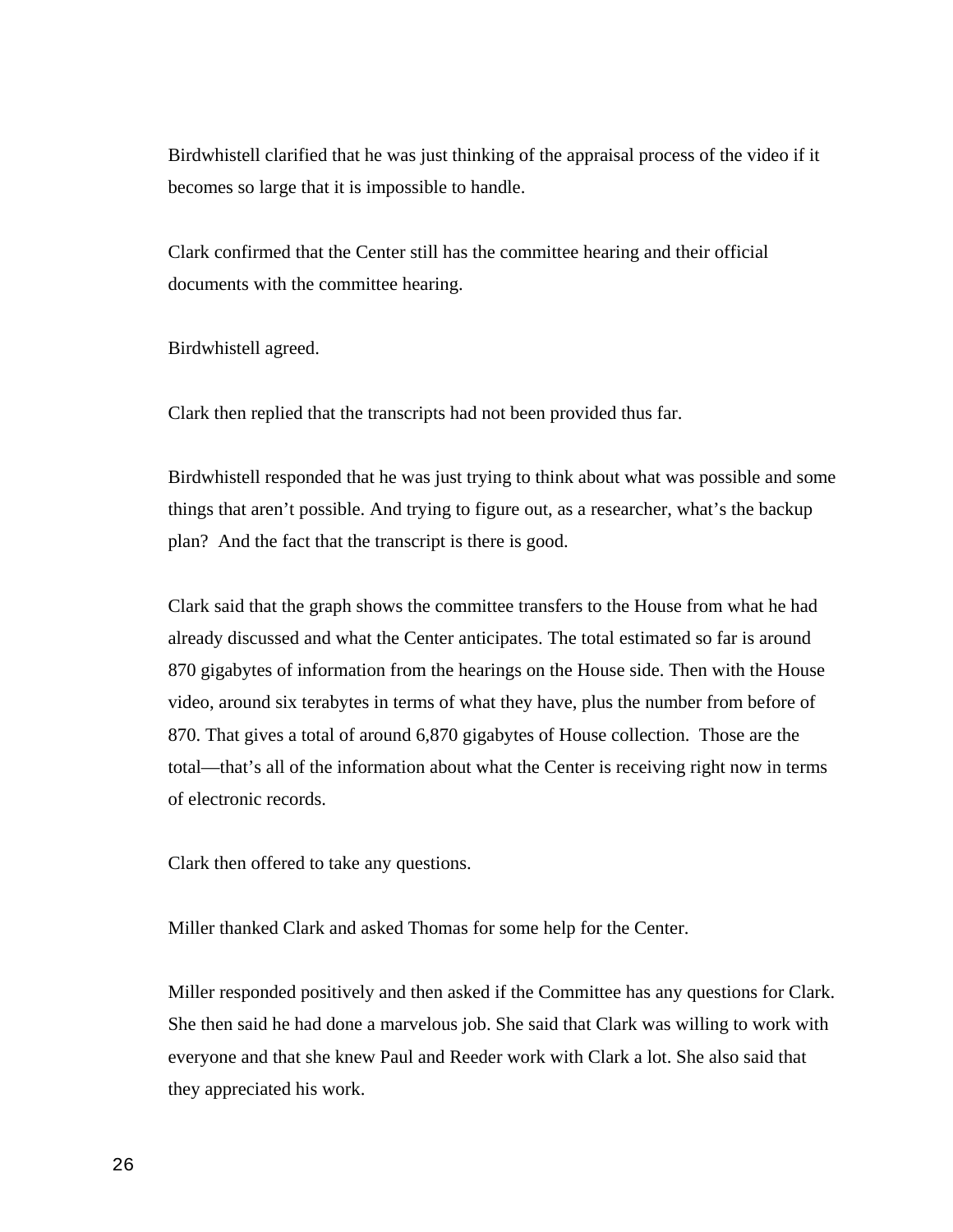Forrester asked if they had hit the tip of the iceberg.

Clark answered yes.

Forrester said that the sheer volume is totally overwhelming.

Clark said that it was an exponential explosion of volume. He explained that the more they had meetings and talked, more was found. There is an enormous volume out there in terms of potential records that people want to provide. As others have mentioned, it's figuring out the process, procedures, and how the Center is actually going to make this a regular process. With the examples that the Center has done so far and what they are receiving by beginning the process right now, they are developing a lot of good insights that will help facilitate more regularity in the future. But it is the tip of the iceberg and there will be larger issues that will have to address about things such as video transfers and their preservation. It will become a major issue because of the volume that the Center is receiving. Because when one takes regular video and saves it to video file, it's one size. But if one takes HD video, saves it, it's a totally different size and it's a much larger size. And as everyone makes the transitions to HD, there is going to be volumes from formal proceedings to committee video being exceptionally larger and that will need to be addressed.

Forrester asked if it was possible to look at a server for the government.

Clark said that was a big concern because there is going to require a lot of storage capacity.

Paul added that it might be helpful to keep use statistics on electronic records, because, at some point, it might be use that determines the ultimate value forever. She explained they had recently seen that with committee hearings. She said they sent two years worth and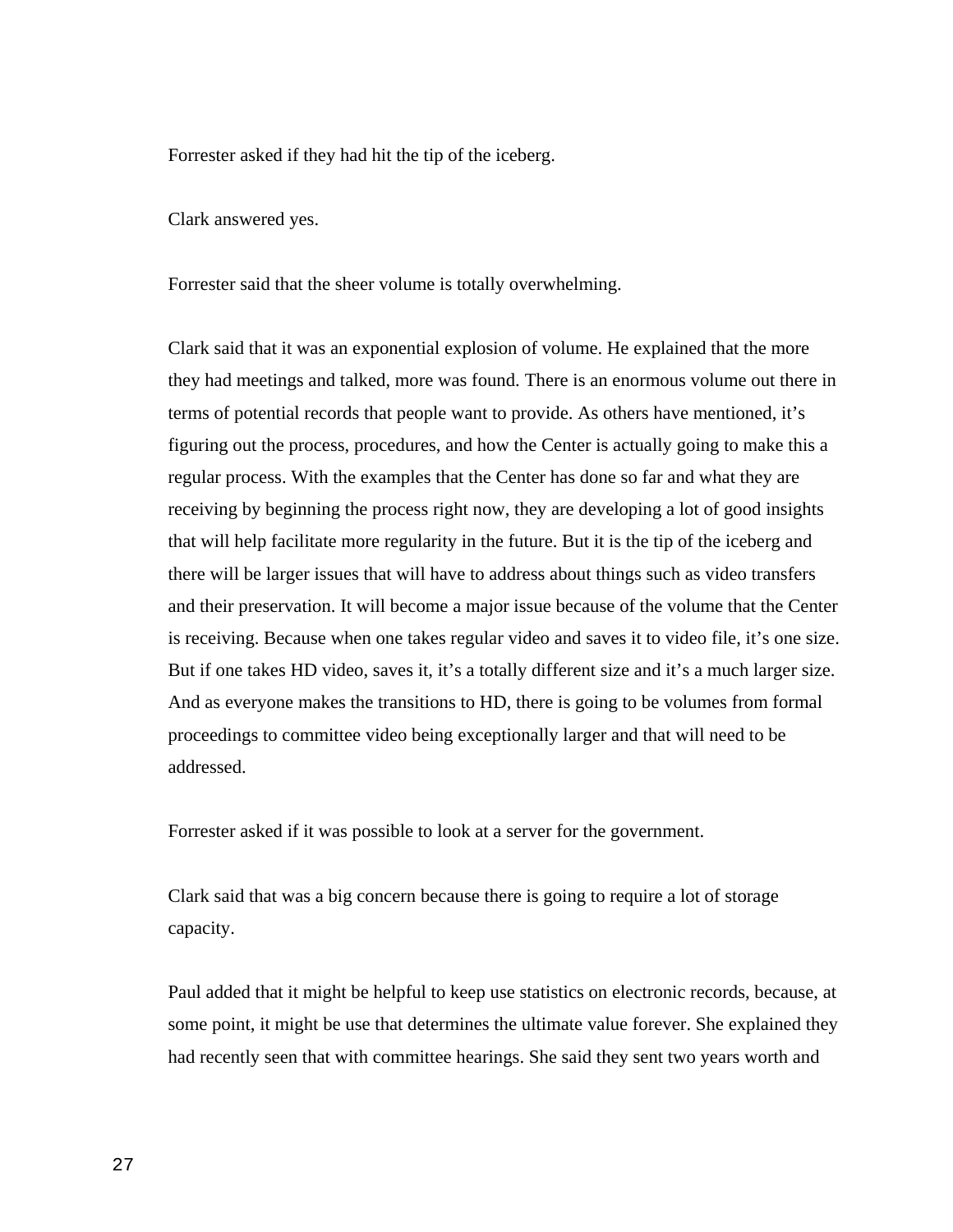all of a sudden, they were getting a lot of use. But it might be that over time those that are useful the Center ends up keeping forever, because of the record and the transcripts.

Miller asked if in relation to videos whether they were keeping everything or making priorities.

Clark explained that the rule stipulates that the Clerk of the House and the Secretary of the Senate provide video of the floor proceedings to both the Library of Congress and National Archives to preserve those videos. Now, committee video, those right now have been recorded as they're being broadcast and in many cases by the committees themselves through their website. The problem there is that those have been captured and stored by many committees too—so they have a history of what they've done, but the quality is not the best. The Center identified in talking to the House recording studio that they have a lot of those same broadcasts recorded themselves and stored for committee references. So when committees ask for a copy of their video, if they didn't record it on their website, they go to the recording studio. In their meetings with the different committees, with Reeder in October and in early November, one of the outcomes and one of the views by many of the staff was to determine original source record. So if the recording studio became the definitive video transcript in the original source for video, that would alleviate the role of the committees having to take care of that video recording themselves and allow the Center to systematically transfer things and actually control the amount of volume. Right now, the determinations for committees is their own choice of what they want to provide in terms of video, but with the formal proceedings, because of current rules, actually all of them are recorded and then provided for later transcript or for later reference.

Miller asked Paul, Vogt, and Forrester if they had any questions.

Vogt asked Clark if the materials brought in go directly into ERA.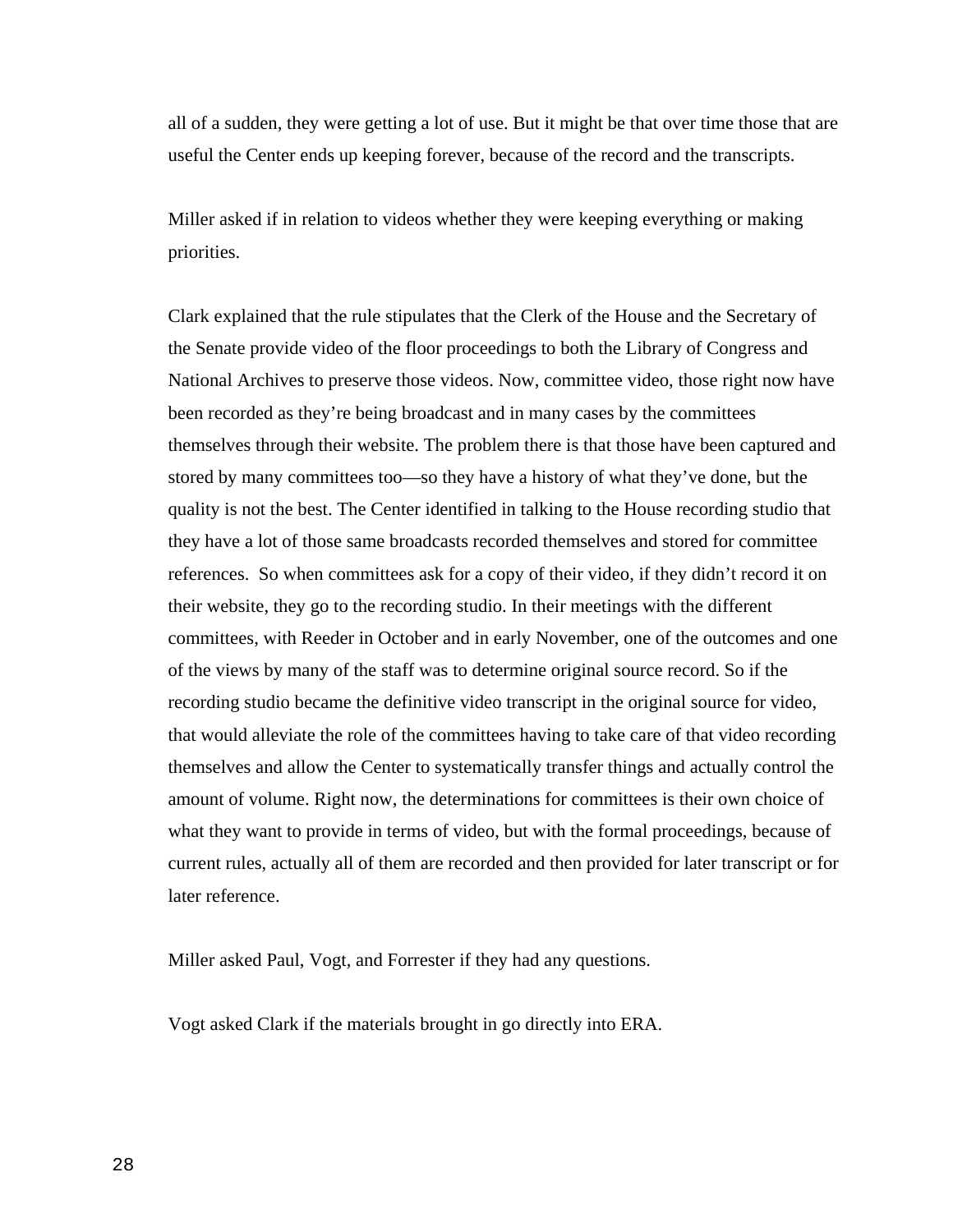Clark replied that they were using USB drives, which he added was not the most elegant, instead the most practical way to transfer the records right now. And then from there they are received at the Center. Then they are duplicated, one copy of the drive is identically duplicated to another drive which is sent out to College Park, where it's currently being stored for later transfer into ERA. It is not going directly into ERA. The Center performs a duplication process, and keeping a reference copy at the Center for Legislative Archives so that when committees ask for their files back the Center can provide them in their original format.

Vogt asked if the Center had the storage and equipment needed for doing that now.

Hunt replied that it was bought on the recommendation of Clark. Clark built it, and the Center began using it.

Clark added that it is an interim solution right now for the long-term goal of ERA being the ultimate destination. But due to the fact that the Center has these records coming in, because committees have them, and because of his conversations with them about electronic records, the Center is receiving them. One of the concerns is that the committees have had these records for a very long time, and in many cases there is a backlog on their own servers, which is presenting a problem. The Center must deal with these records immediately and start helping them take care of what they have, the concern is that they—without an answer of where things may go, may find an easier solution in their delete button.

Forrester asked what format the records were in, AVI, WMA, or MPG.

Clark replied that when he talked to the committees on the House side about their records and record formats, they broke it down into six categories of video, audio, photographs, what he refers to as work files or office files or files inside folders, and email, so they are talking about PST file and email formats. With video, the standard formats are predominantly windows media player files. There are MPG and Apple QuickTime files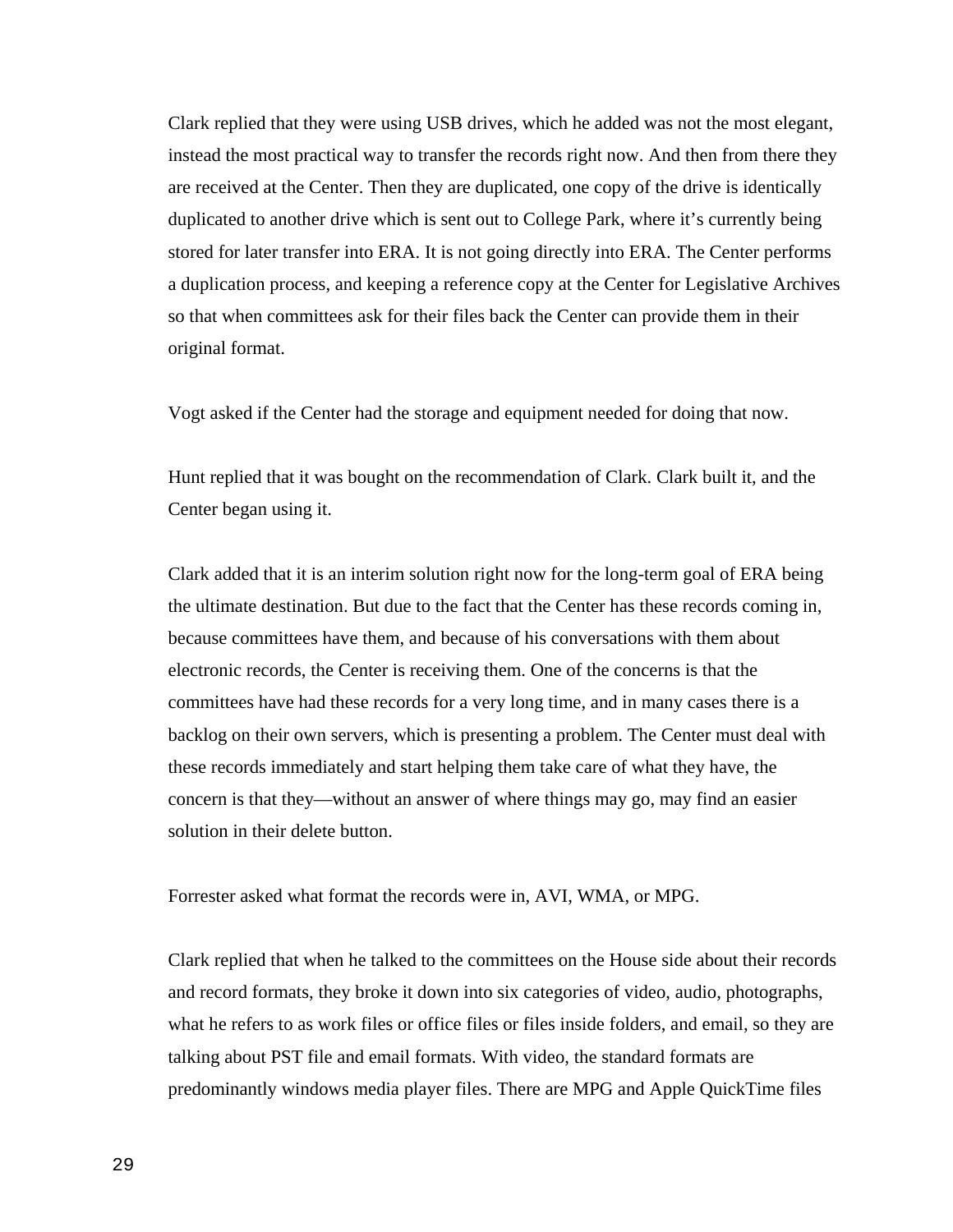here and there depending upon what the offices have done inside each committee. Now, this is one of the reasons why the Center talks to the committees and especially with video. The Center wanted to alleviate any need for worrying about QuickTime, AVI, Windows Medial Player or any other formats that they're creating.

Forrester asked who would set those standards.

Miller responded the committees.

Forrester clarified that the standards were set by those who are creating the files, which is the House and Senate.

Miller responded that was what they were trying to do. The taskforce was developed internally to try to do it. The taskforce is developing the standards that Reeder recommends. She added that they don't have anything that absolutely says this is the format. But short of doing that, they are trying to offer them some suggestions of what the committees could do.

Clark added that they have found that there is already a common standard pretty much already in practice. It's not that there was a de facto decision made for standards, but through the evolution of different use inside the committees and inside the offices of the Sergeant-at-Arms in the Senate, or the CAO in the House, and in the Clerk's and the Secretary's offices, people have come to a common standard. For example, email. Everyone uses, for the most part, Outlook Exchange Email in the House and Senate for either side. The number one office productivity suite is still Microsoft Office. Now, there's a variety of different versions of that throughout the House and Senate, but it's still Microsoft Office. There is a variety of websites on the House side, but there's a lot of standardization on the Senate side. So there are a lot of opportunities for de facto standards of the House and Senate already in place, it's just they're not codified. He explained that there could actually be a benefit in not codifying to some degree, because it would eventually lock people into only one option. And as technology evolves, ways in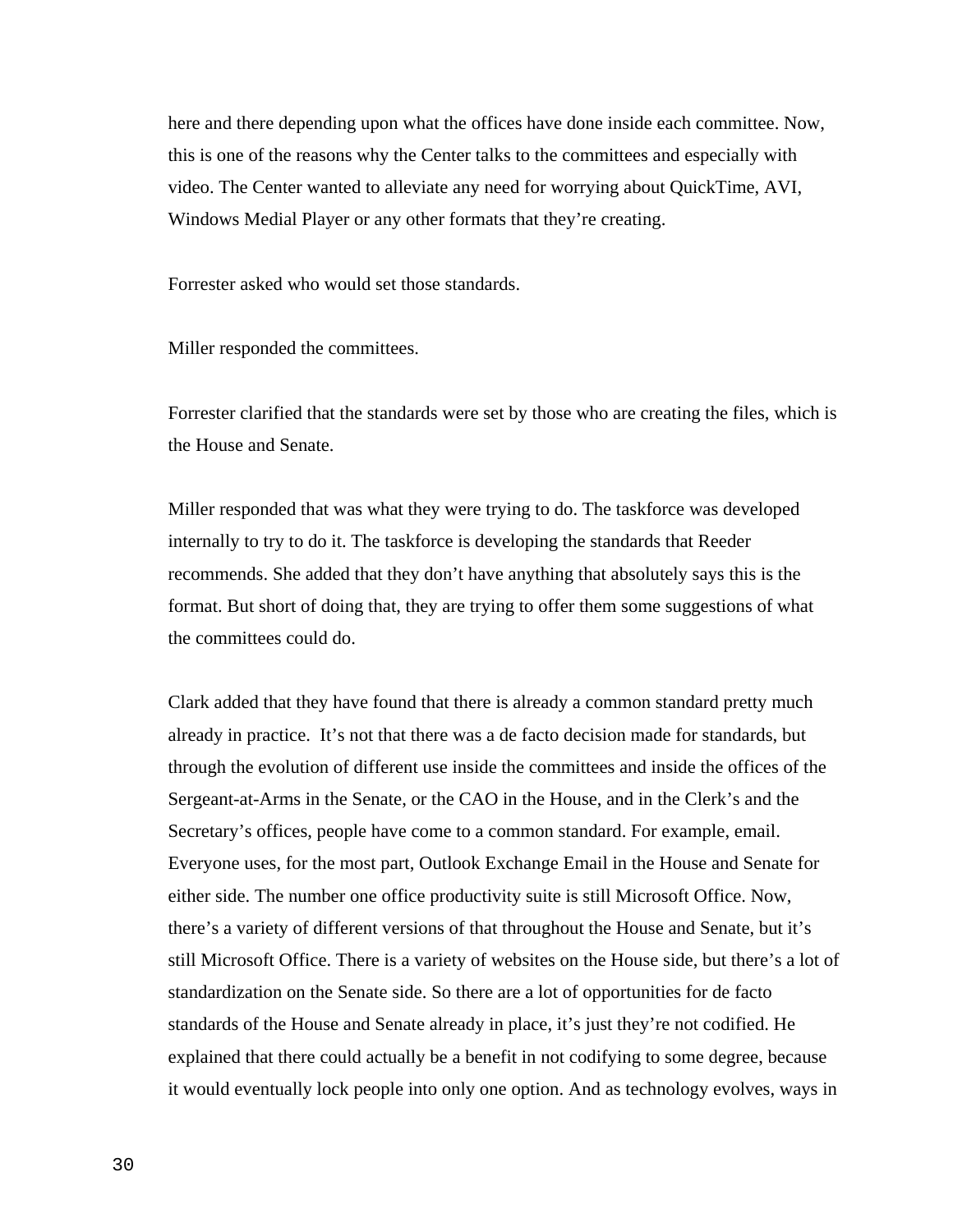which people work change and what they need to do is to keep the focus on products that they're creating rather than the formats. Offices are already using web 2.0 products to collaborate and create work.

Forrester asked earlier about the migration problems with electronic records.

Clark responded that migration is a constantly moving target and where and what formats there ultimately will be, no one knows. One of the greatest challenges of both House and Senate records is that with whatever the Center receives, they're closed predominantly for 20 or 30 years. Can anybody here think of anything that they use on their computer today that they created on their computer 30 years ago? The fact is that no one knows where computer technology is going to be 20 or 30 years from now, let alone five years from now. Look at where ERA was in the late '90s and look at the computer technology explosion of the web.

Hunt said that there was an ambiguous tone in the room, which was asking if this is a victory and success that the Center is getting so many records or if it is too large, too big, or too much.

Clark replied that he was somebody who has a slight background in military thinking in terms of approaching a problem. He said that we have engaged the enemy but we don't know how big of an army they have yet.

Miller agreed.

Clark added that they will have to figure out how to arm up to combat them.

Miller then added that as they have initial engagement they will see.

Clark agreed, and added that they were getting into the engagement right now so it is a learning process. From just the Obama, Cheney, and Biden transfers they have learned an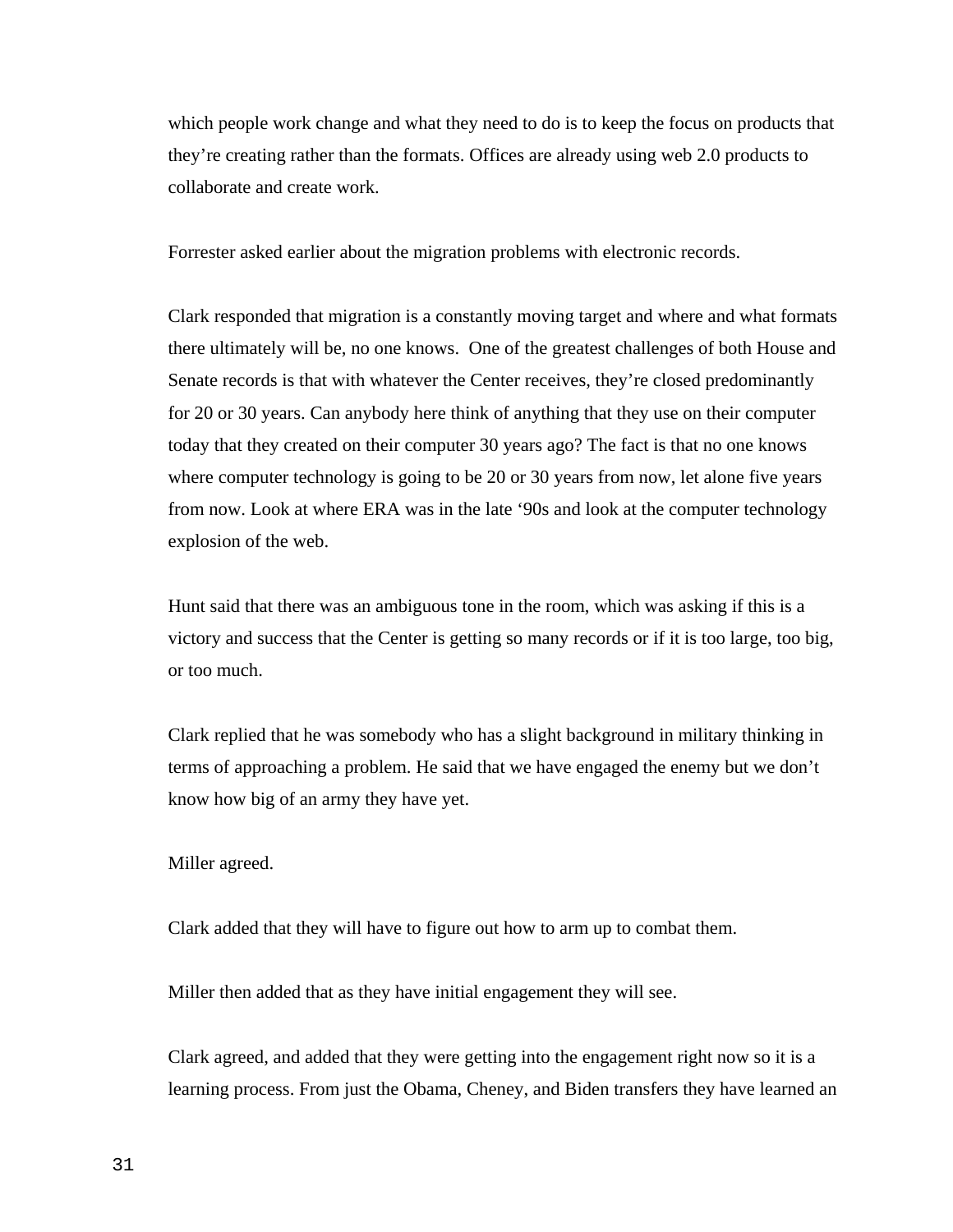enormous amount about what will work and what won't work and what is the best way to actually go about things from simple documentation to the need for more elaborate and better documentation. Because if there isn't a lot of information captured about how it is preserved, it will be a big challenge. People will look at this and say, "I know what you have here and how we actually use it."

Miller said that this was all fascinating.

Clark said thank you.

Miller said she thought this was a perfect segue way to bring a real live example of a committee that's actually producing their electronic records and what it takes in order to do that. She invited Mike Twincheck with the House Homeland Security to brief them.

Twincheck thanked the committee for having him there. He started by saying that he had a prepared statement, however, many of these issues have already been addressed. Many committees have the issues of trying to figure out what the problems associated with transference of electronic records were. He said that they have to examine changing technologies. For example, in the past some committees save things on microfiche. Turns out years later, having been on a committee that drew documents back that had already been scanned into microfiche, and their papers were disposed of. Unfortunately the committee did not have a microfiche reader. To review the files they had to use a flashlight.

Miller asked in disbelief if he was serious.

Twincheck said yes, it was hard to believe. They were in the process of trying to locate a reader in the Library of Congress but it was after regular business hours. Electronic records like other technologies offer tremendous promise when it comes to creating convenience and providing long-term storage. At the same time, there are the perils of incompatibility and backwards compatibility, especially with electronic files. Years ago,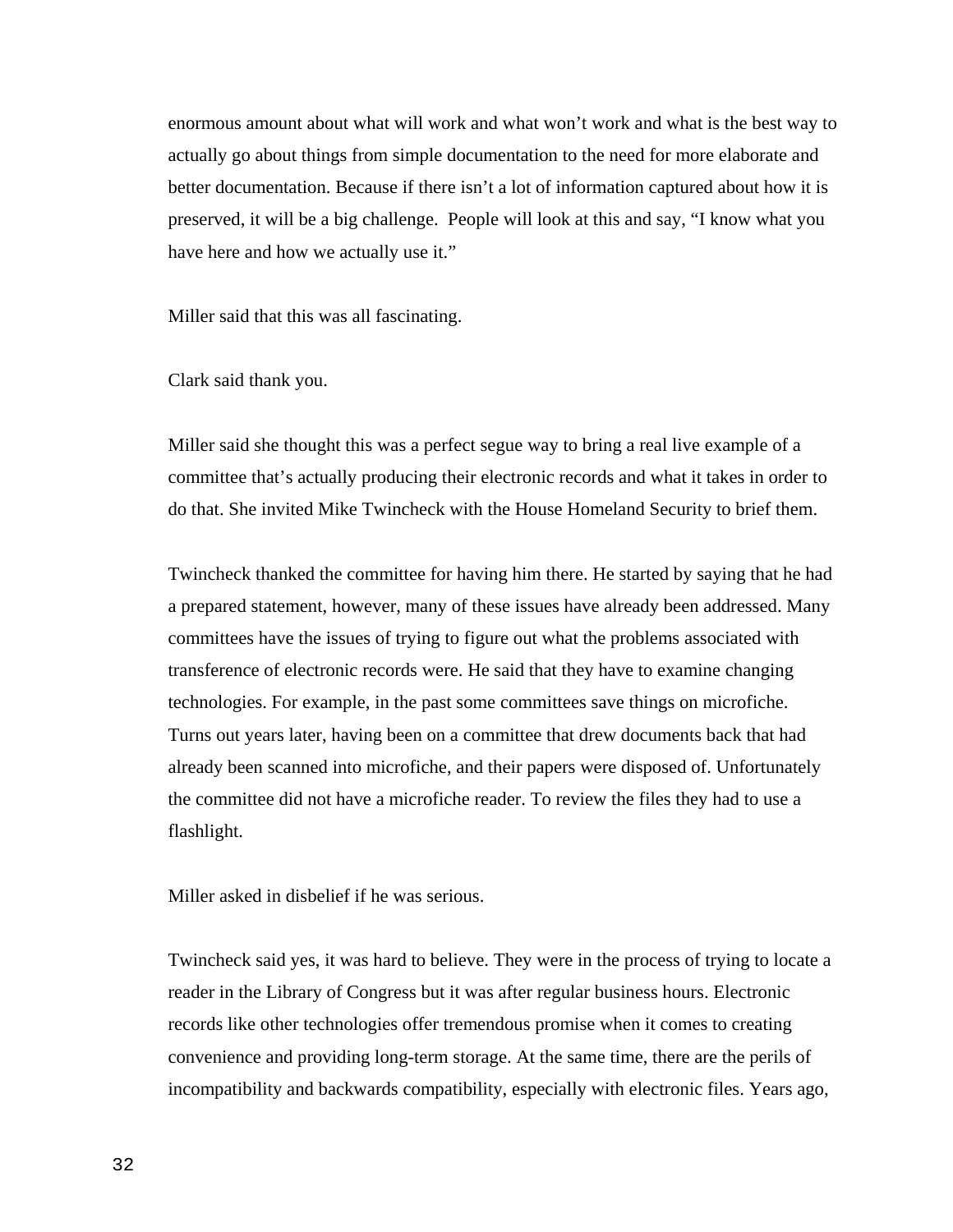committees saved things on tape drives, real drives. Then they saved them on eight inch floppy disks, five and a half inch or five and a quarter inch, now three and a half, none of which are used now. Those are some of the issues that need to be addressed.

Additionally, committees are overcoming other electronic record challenges, such as content, compatibility, the composition of the files, coordination of the staff, and in some instances, as with our committee, classification issues. On the content side, they have to decide which versions of the documents they are trying to maintain? Do they want to have a history of the documents, the transformation of the document and the legislation as it begins through all the generations of it, or do they only want to archive the final document? As a historian, we want to maintain the history of the document. But getting that information from the staff involves active participation on the part of the committee staff and from the clerks and the archivists. It also involves constant guidance from the chiefs of staffs of the committees. Capitol Hill is no different from the rest of America when it comes to new and changing technology storage media, competing software programs, systems, and the like. Today they receive, create, and maintain documents in multiple formats, ranging from Adobe PDF files, Word, Word Perfect, PowerPoint, Photo, and the advent of website files such as YouTube, Facebook, Twitter and the like. Native files are always the best to maintain our files in, however, they cannot always be sure that they are backwards compatible. A Word document written only in the late 1980s may not be readable in the current Word. Still the same company, same program, but sometimes the information is not transferred. Committees need to address how they want to compose electronic information. What is the organizational structure? How do they want the electronic files to mirror the paper copies that they have in the files? Do they want to have duplicative files straight across or should they tie in together? And if they're tied in, how do you maintain the accuracy of the information?

By far coordination is the most difficult part of any clerical staff, committee staff, clerk staff. The ability to work with committee staff and coordinate what information should be maintained and how it should be accessed, filed, organized are all essential. When committee leadership changes and the previously accepted way of doing things changes,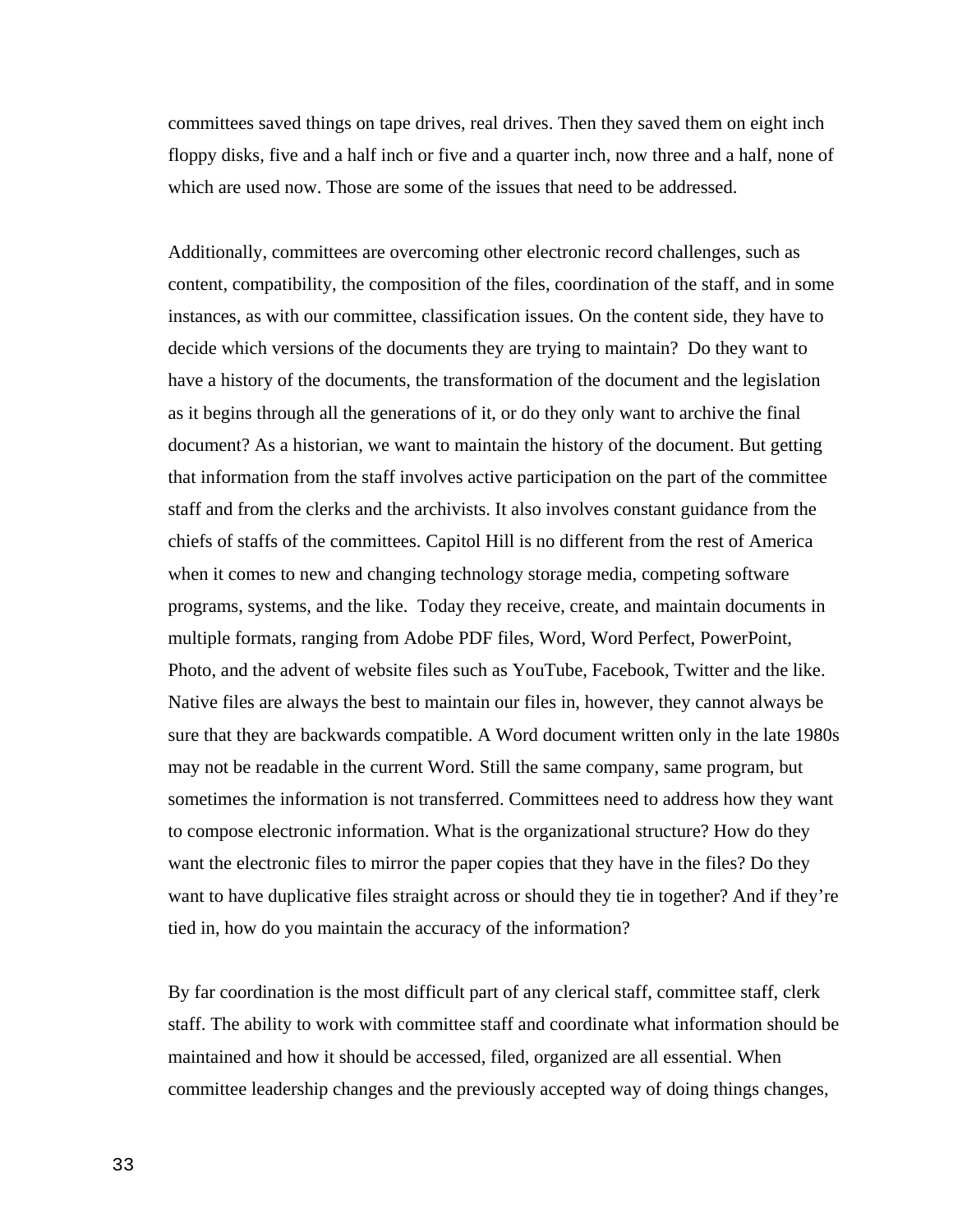it is a problem. Archiving staff must make sure that the decision makers understand where a committee has been and how it has done things in the past to try to promote some kind of consistent approach over time. He added that he has been lucky to work on fairly new committees, but that he has worked with a few other committees that were well formulated and set in their ways on how they maintained paper files. They were still in the process of learning electronic data files.

In his new committee, they have been able to start from scratch. The committee has already had four changes in leadership in three generations of the committee. Some committees have experienced difficulty not only with the classification designations, but also how a committee handles electronic records for items which are unclassified but are security sensitive or sensitive but unclassified information. For example, official use only designations. These are documents which are not publicly available but do not fall under the standard data release program that applies to classified holdings.

As the newest standing committee in the House, they have been working to develop a consistent electronic records management system with the understanding that most of the staff has never known a life without computers. They have attempted to develop a system that encourages proper filing and an understanding of the significance to the archival process. This system includes a scanning and optical character reading of all paper correspondence. Specifically, the files are scanned in, OCRed and saved as PDF files. This is done so that they have a format that is saved as a PDF so that we can maintain the appearance of the document as it existed when it was first generated or provided to the committee. At his suggestion, the committee OCRs the data to maintain the searchable database and an ASCII exportable file. At a minimum, future researchers will be able to access the ASCII text if the PDF file is unopenable due to newer technologies. The committee has also developed an internal standard filing system for electronic records. This system allows all staff to access and save their files according to a standard naming and file tree structure. The systems are fairly straightforward and logical. Items are filed by who, what, and when. Specifically, they organize a file by subcommittee of origin.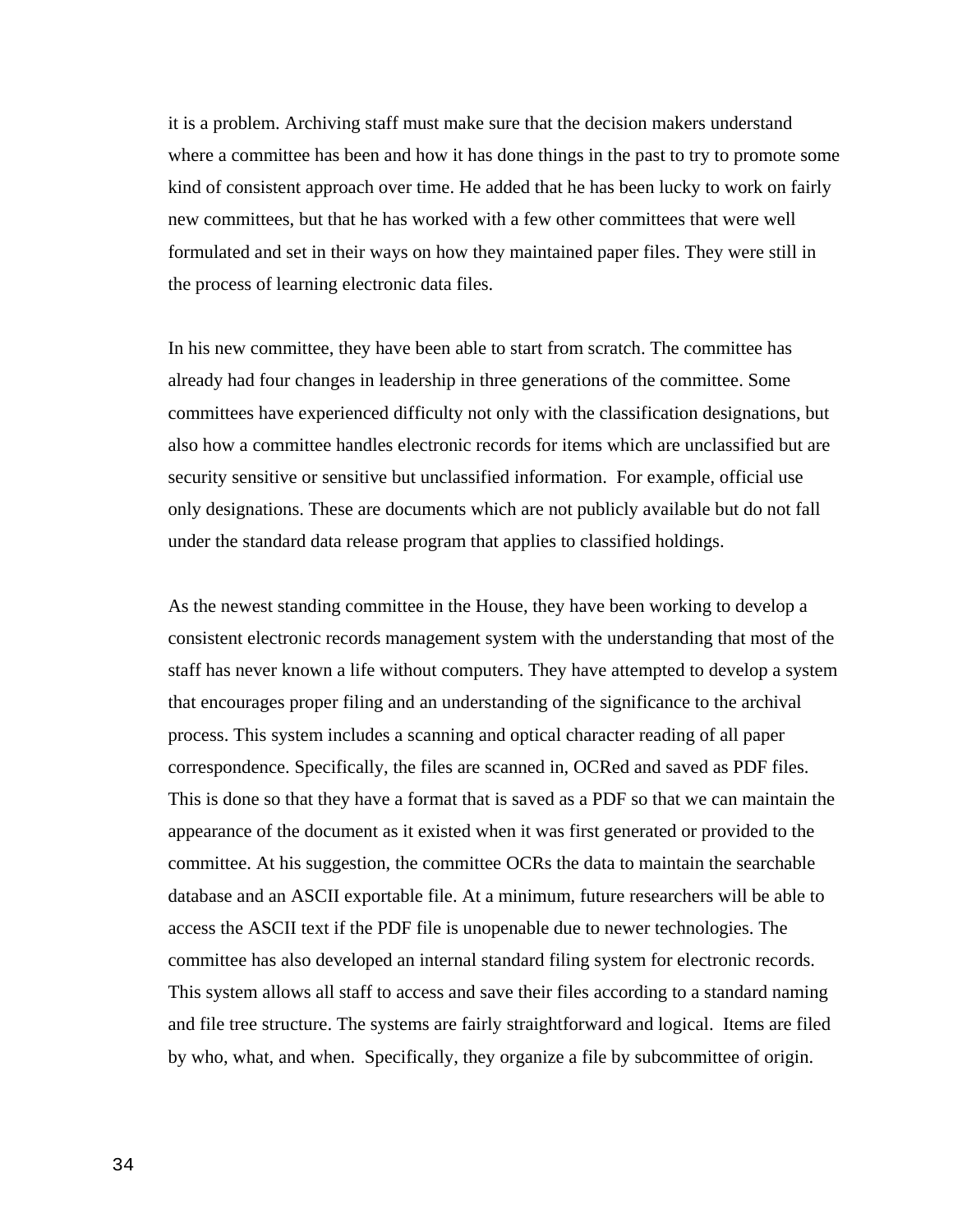What kind of a meeting generated the file? Whether it was a hearing, a briefing, or a mark-up, and then by date. The structure mirrors the paper archive filing system.

Moreover, the contents within the file tree contain the standardized naming system. This assists the committee in two ways. First, similar items are filed together and past Congresses have the same filing structure, enabling staff to locate items as they go—do research further back in time. He added that as Clark mentioned earlier, there are some staff who as is the case in all offices, choose not to learn or follow this system. Committee clerks and chiefs of staff who maintain the files, however, all follow this naming structure and it has worked out well so far. The system that they use has the ability to be locked. Adding that they have a set drive within their system where items can be saved, and where they are accessible as read-only files. They can be reviewed by staff but they cannot be edited or altered or deleted except by the clerking staff.

He explained that they had a situation where a staff inadvertently deleted six months worth of committee files. Luckily, they had the backup drive and they caught it the day before that drive was going to be copied over. So we have learned from our mistakes.

The Committee on Homeland Security is moving into the electronic age as best as they can, but he has come to realize that archivists and the staff approach this work from different perspectives. Archivists find the value in the development and the story behind its document and its creation. Staff often worry about the future use and interpretation of the draft comments. As a result, they continually butt heads on certain issues. Having worked on three committees, he has found that the younger the staff, the less importance they have placed on the historical records of the Congress and the committee. He believes that the House and Senate should make a more concerted effort to instill in staff the importance of the historical integrity of the committees and their files. He added that this is reflected most starkly in the records generated by committees and the personal offices. He thanked the committee for letting him speak and offered to take any questions.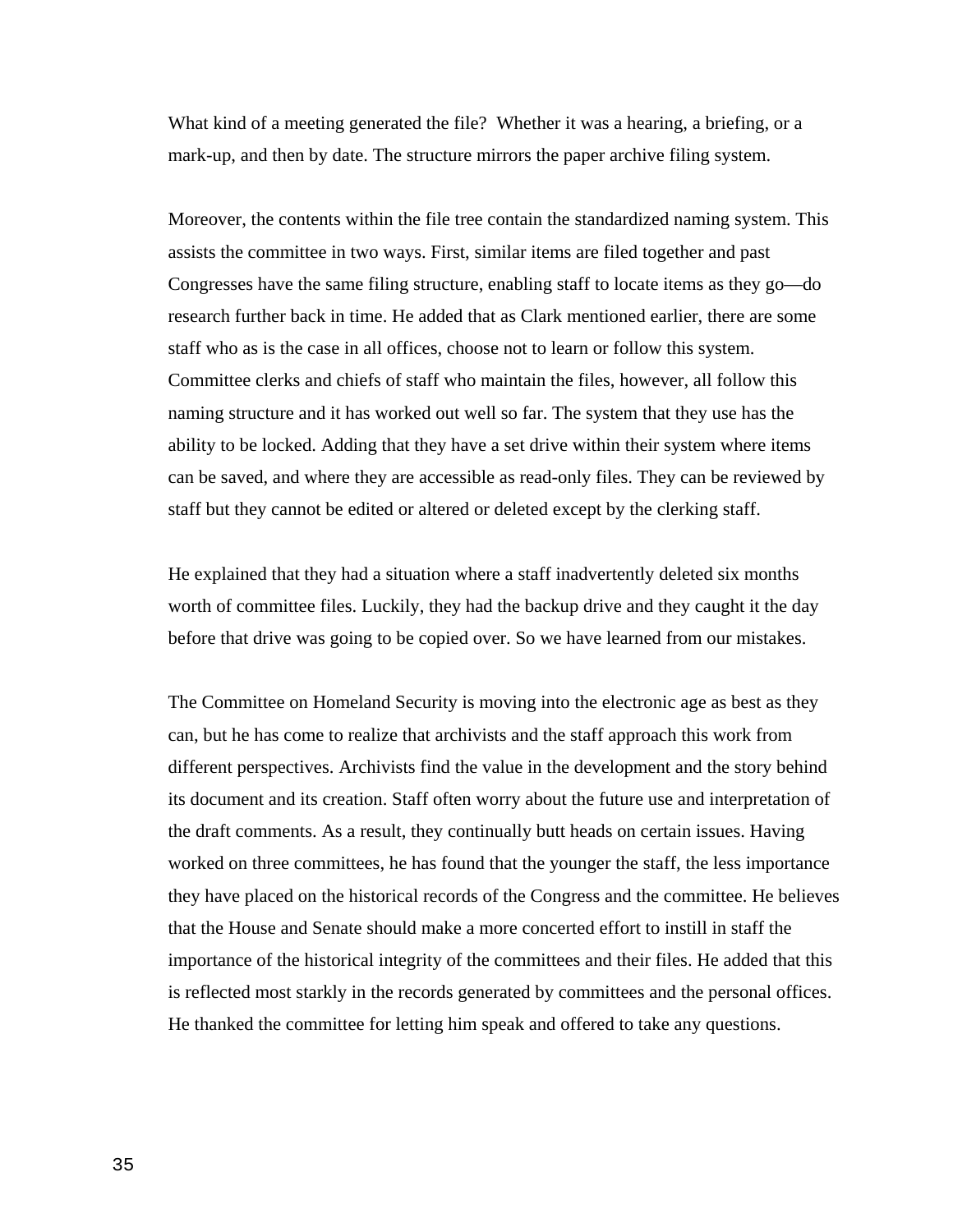Miller thanked Twincheck for speaking and giving the overview from the committee's perspective. She then asked if the committee members had any questions. She added that she believed the discussion had been robust.

Vogt said that she didn't have any questions, but thought this was very helpful. She added that she thought that each committee probably goes through its own work process to determine what they're going to do. She was very happy to hear that they have set up standards for dealing with records, but that she didn't know how across the board it would be for other committees.

Twincheck said that it varied, adding that the charts Clark showed, 20 gigs of information, were only committee hearing files, and that it did not include any video files. He said that it may include our correspondence, but no background information. So none of the committee work products are included, none of the legislation is either. He said that they have been phasing it in, trying to get staff used to the idea of archiving. They get a lot of resistance from certain staff, like investigatory or oversight staff who feel it is their products and they should not be in the realm of accessible information. But they are improving and they are learning as they go.

Birdwhistell said that he wasn't surprised by Twincheck's comment about the younger staff. But that it seemed that if they're working in a public policy context, that if it's presented as public policy rather than history, that that might be something that has more meaning to them. Because this isn't just a way down the road issue. There are times when people need this information readily and it's for public policy access as much as history. They might pay more attention to that.

Twincheck responded that he firmly agrees, adding that they need to try to instill in staff that the committee records are the committee property so that the comments and the records that are there will help impact legislation in the future.

Birdwhistell agreed.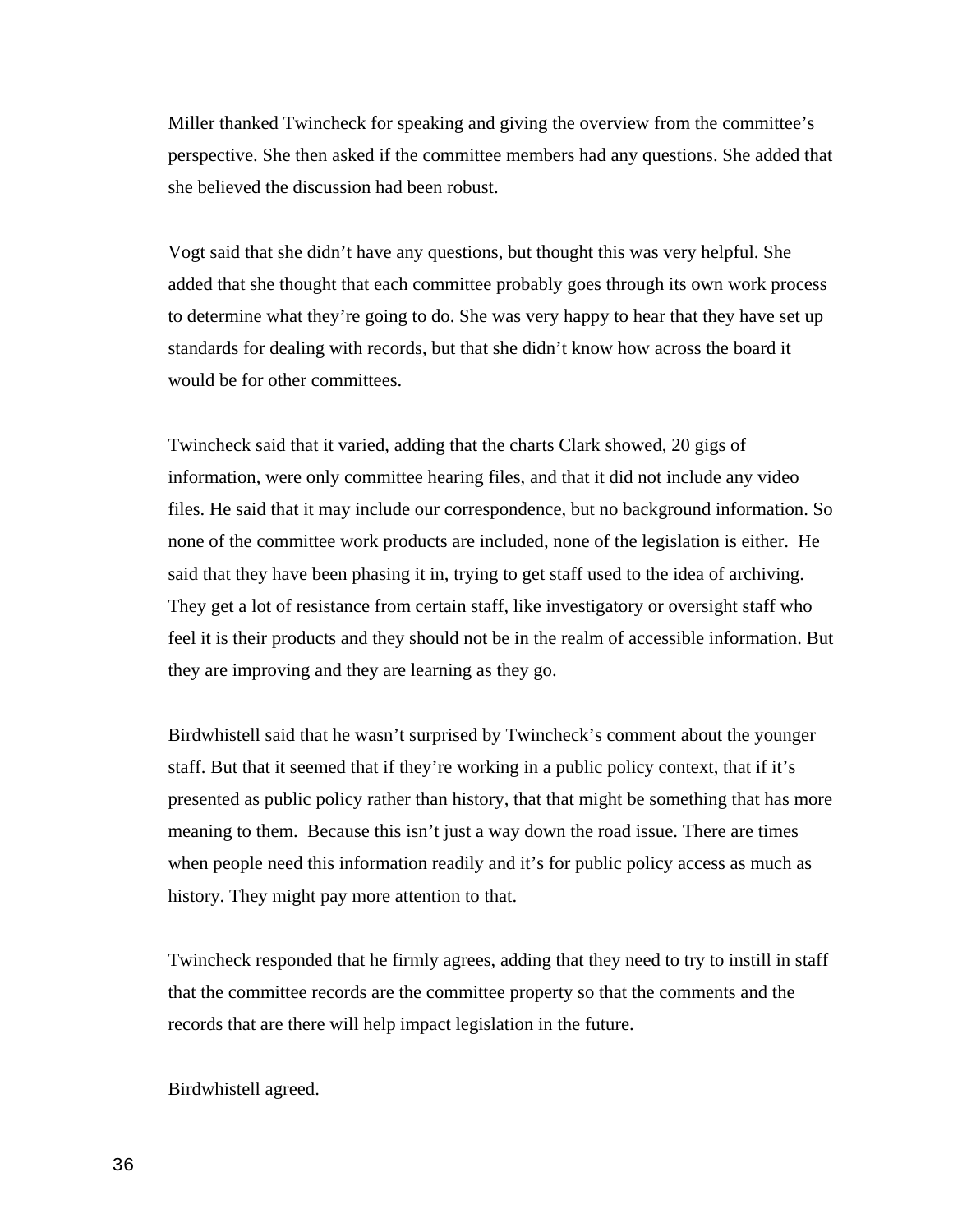Hunt added that these records are a real asset to the committees, so they really need to treat them with care.

Paul agreed yes, and also said they were historical.

Forrester asked to clarify if Twincheck's committee was the newest.

Twincheck said yes, the newest standing committee.

Forrester continued by saying that someone could bring an eight and a half floppy and a five inch and a zip drive. The new word has docx and the other old versions of windows can't read it because it has that docx extension on it.

Twincheck said that some of the staff is experienced at that. The staff is transitioning currently to Word 2007, which is the docx, and some staff still is in the .doc Word 2000. They also have some incompatibility problems there. They are also experiencing a new change in staff migrating towards using Macintosh computers. So they're using a parallel system to use Microsoft Office programs within it. That creates another set of issues. He said they were going back to the situation of having two different format files.

Forrester asked how many of these offices use a Mac and how many use a PC.

Clark responded that the difference between Macs and PCs is overstated, adding that there really is not too much to be concerned about. For example, we use a Macintosh system in duplication work because it has the best pickup.

## Forrester affirmed this.

Clark continued, it sees hardware more universally than any Windows computer. The formats of Mac versus PC are not really a major issue. It's a bigger issue with Office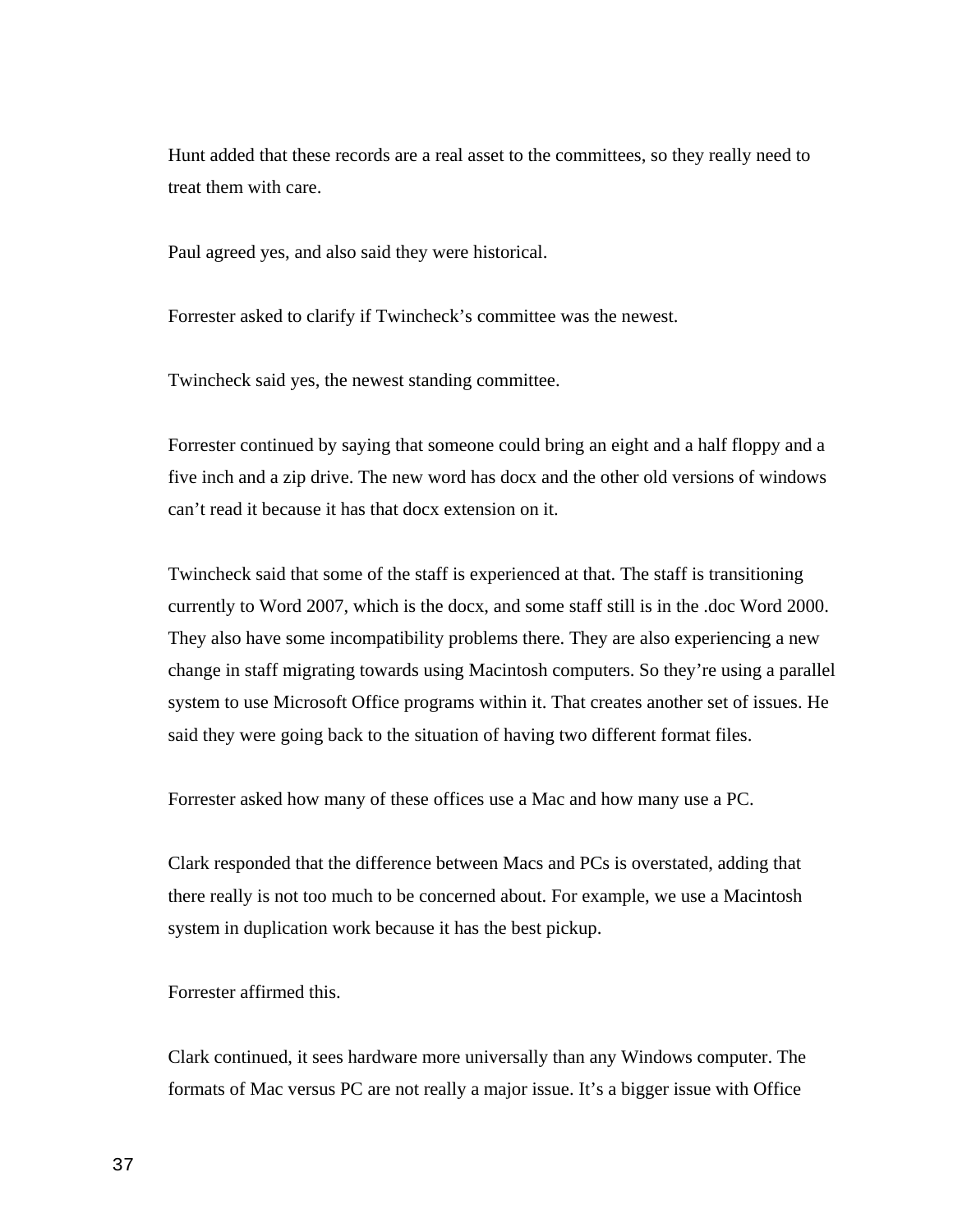2007 and Office 2003. That creates a much bigger problem because of the incompatibilities between older versions than between Mac and PC. It's not a big issue. The Center sees them both. Just to answer Forrester's question, there are, on the Senate side, a number of personal offices that use Macintosh equipment outside, but the overall majority.

Forrester interjected that Clark brought up another point about migration. He asked if the incompatibilities of Word, Excel, any other productivity software, or statistical software would need to be addressed.

Clark answered that with the incompatibility issue, the National Archives has a number of different ways to deal with it. There are a number of work groups looking at formats and transformation issues, and making sure that records remain accessible. To make sure ERA can provide the capability for original records to be taken as long as they meet certain criteria. They are trying to expand the number of formats that ERA can accept. And once they're received, if there is a case where it's becoming incompatible, they may transform it into a different format. So PDF may be the current format in which they convert the Excel document. It may be some other image format or some other data format such as XML. It is my understanding that with ERA they are addressing those issues, in fact a number of different taskforces and groups are addressing that.

Miller added that this all gets involved in what they hope the guidelines will include.

### Clark agreed.

Miller added that they will need to make some strong recommendations to the committee so they can make sure that the formatting is as uniform as they possibly can get it. She reminded the committee that they were at the seven minute mark for ending the meeting.

She said that there were a few things that she would like for the committee to consider in the next few minutes. One of the things was the Next-Generation Finding Aid. She said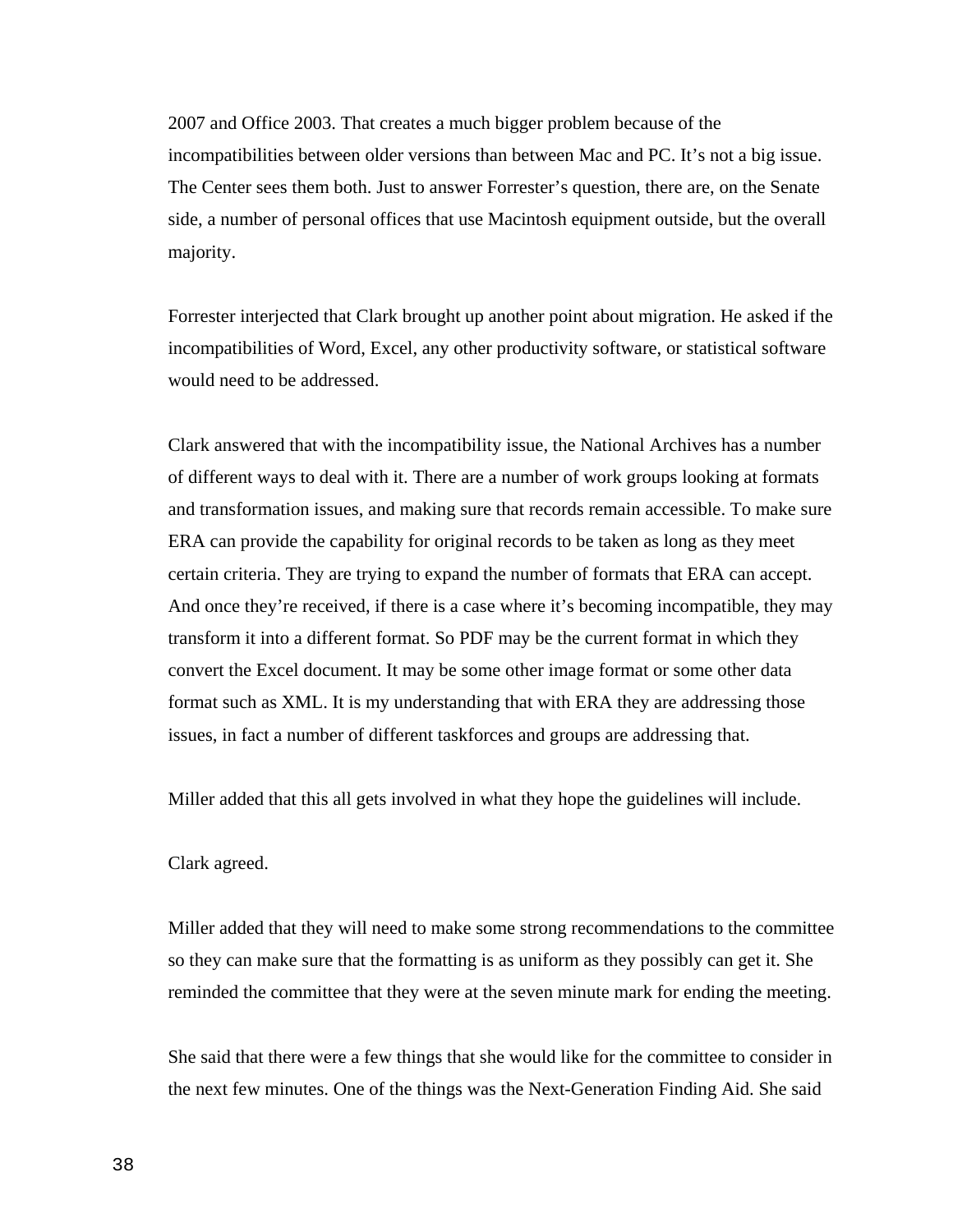that at the last meeting they discussed the Next-Generation Finding Aids Project. She continued to say that she would like to recommend the creation of a taskforce that will help work on this and that the Center would help with suggesting some names. She also said that they would need to work out what it would be that they wanted them to actually look at, the size of the committee, this taskforce. She said that she would really like Erickson, Thomas, and herself to come up with something this summer, and not move slowly on it. So that at the September meeting, they can really have some kind of real substantive kind of meeting on it and try to figure out what they are going to do. She asked to take two or three minutes to discuss this and ask if the committee wanted to do this and how they wanted to proceed. She asked Baker what he thought.

Baker said that they weren't going to move unless the Center moved on it. He said the real question was how the committee could support the Center in a helpful, constructive, step by step way.

Miller affirmed this.

Baker added that the committee has been talking about trying to achieve this for a very, very long time and it's an overwhelming project. So the question goes to Hunt, how would a taskforce help move things along?

Hunt said that there were two dimensions to the problem and one that the taskforce doesn't need to concern itself with, which is a hands and eyes resource issue. The Center needs to have sufficient dedicated staff to open boxes and do the archival descriptive work on 30,000 cubic feet and a growing amount of records that are described but they don't have an enhanced description. Enhanced description gives you those qualitative judgments of what is the relative value of sets and series of records to the scholarly community, whether it's historians or political scientists or whatever flavor and variety they come in. That's going to take some time and some resources. He explained that he will need to go to Thomas for help on that, not the taskforce. The issue that the taskforce can assist in is the conceptualization issue. By definition, no one has seen this type of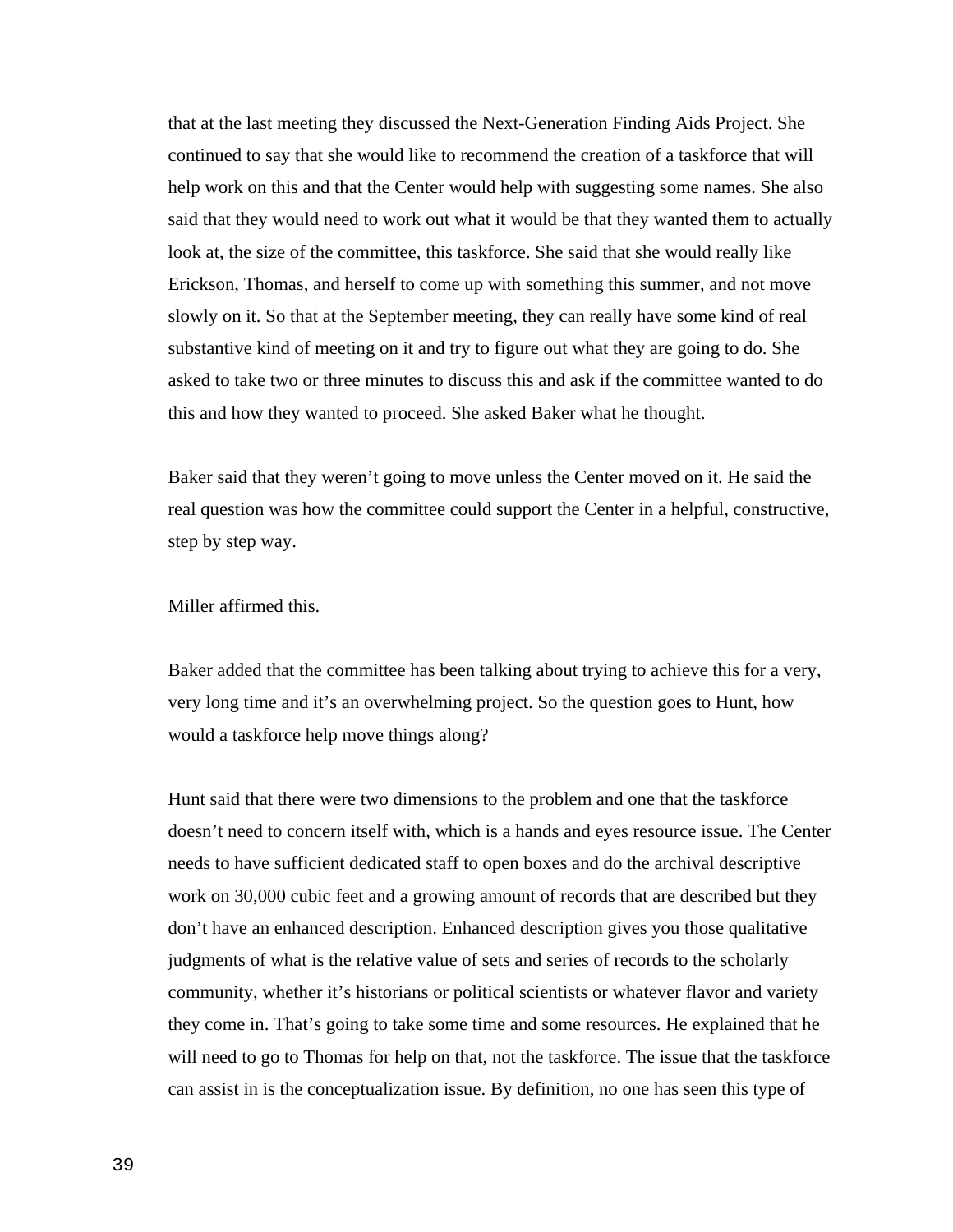description yet because it is next generation. There will need to be some pretty imaginative, creative, and bright people working and revisiting how information is being created and disseminated today. With a panel of traditional archivists, they probably wouldn't help solve the problem. There needs to be a group that can see the issues and problems outside of the agency. He added that he thought that is what would be helpful, asking if that made sense.

Birdwhistell said that he agreed with that approach. He said that a taskforce might come up with some ideas that would impact the amount of blocking and tackling that has to be done in terms of the day to day stuff. They could come up with a new approach that maybe saves some time, actually, in this new generation. It would be very helpful to everybody.

#### Hunt agreed.

Miller asked the committee would submit some recommendations, adding that they are the world's experts.

Vogt said that they had just done something very similar to what Hunt has ahead of him at her library on a much smaller scale. But it was taking their old finding aids, getting them into electronic versions and then all finding aids brought to current standards, so that would be their legacy records. Now everything that comes in and how it is handled fits into this format and this is what you want to do. Having a young staff that can envision this and has the training and so on for doing this kind of work, and making it available, where things can be searched on the web. Their new website will be debuted this summer.

Miller asked if Vogt would let the committee know when their website was up so everyone could see it.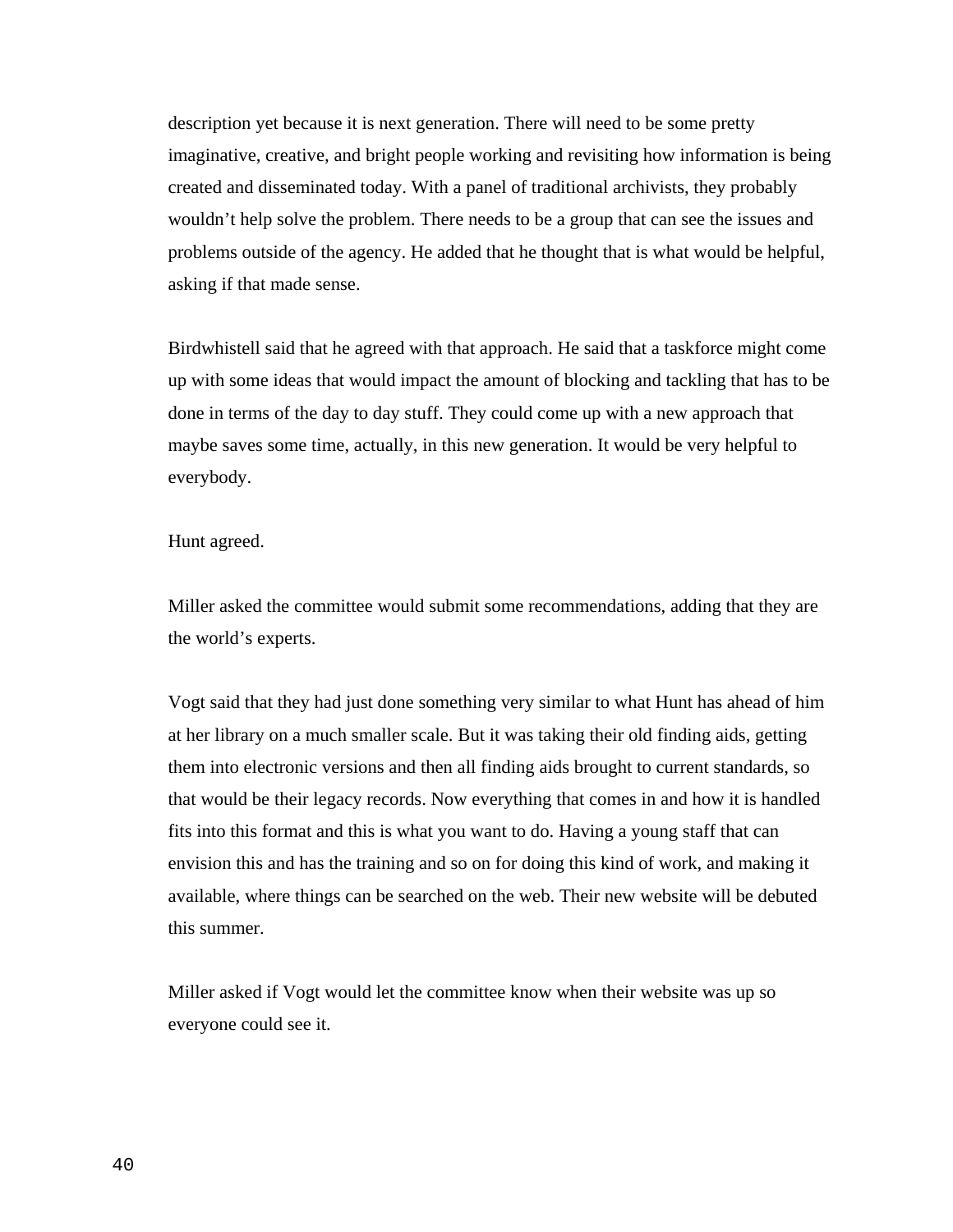Vogt said yes, adding that some of it was up already. At Oklahoma, the Carl Albert Center, they have a Google search mechanism on theirs for searching their collections, and in Connecticut, the Dodd Center already has something up, as well.

Forrester said that he was doing some research on this topic the night before and it seems that five people at the University of Illinois just came up with a whole new thing for doing finding aids, basically templates, it's called Archive. He asked if anyone had heard of it.

Vogt said that she had heard about it.

Forrester said that it is just out, and that last year, they had the Archivists' Toolkit.

Vogt confirmed this.

Forrester added that there were all sorts of new open source technologies out there. And that since libraries are marrying into these computer schools, it's an explosion of things that are coming. They are finding new and easier ways. This one is supposed to be very simple, just templates that allow you to do the finding aids. And again, it's all based on XML translations, so there's a lot of ways to do it. He offered to send things as he found them. He said he was working on a new grant for the Barbara Jordan papers with Rice University and UT and they are trying to find a simple way of getting it done.

Miller asked Hunt if he minded being the contact for everyone to send their information.

Hunt said that he would be happy to have all of the information sent to him at the Center.

Forrester said yes, and added that the committee had come out of a symposium and that it may be time to look into something like that for the experts. He said that we could have a symposium and discuss what steps that were needed.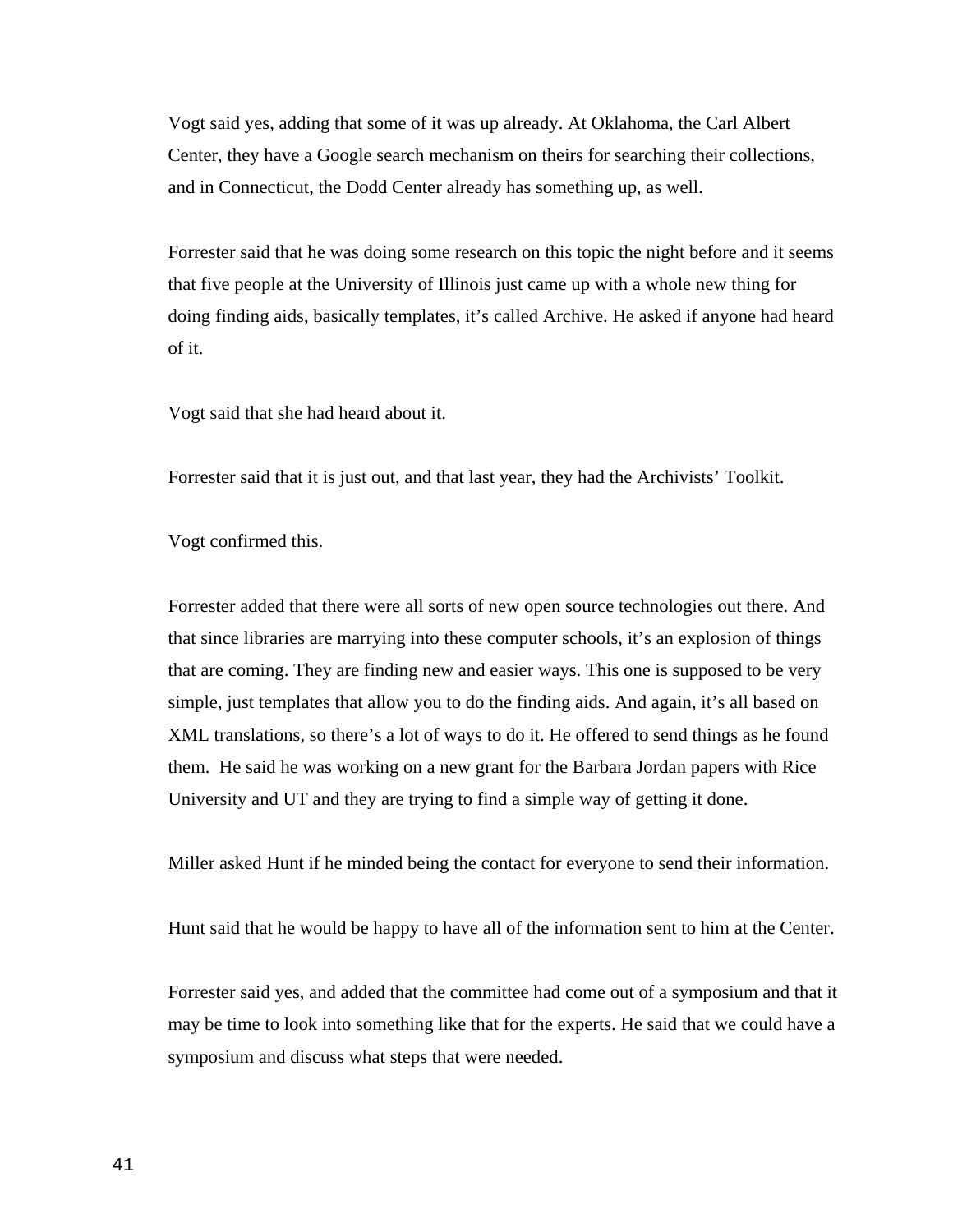Vogt said that next week at the Association of Centers for the Study of Congress there will be a session on finding aids and the need for them and the possibility of drafting a grant to go forward to have a national database on the congressional collections. Miller said thanks everyone for contributing and said next on the agenda was a briefing from Hunt.

#### **VI. Annual Report of the Center for Legislative Archives – Richard Hunt**

Hunt said that he was going to be very short. He said that the committee has an image filled midyear report and that he included a work plan. He said that the Center now has a plan in place for the beginning of the year, a mechanism to collect data that is relevant to this committee and the Center's activities at the midyear, which will help fulfill the Center's requirement to do an annual report. Rather than hustling in the last three weeks before the annual report was always due, the Center is actually collecting the data to give managers a little better idea of where the Center is working and where there are needs.

On resource issues, which in the last few committee meetings there have been some questions about, some prioritization of resource issues are required. He reported that the Center has concentrated on electronic records needs. There is a posting that is closed right now, and there'll be a pool of applicants for another Clark position. It'll be somebody to help Clark. And Thomas has approved another position that will be posted as soon as we complete the position description, which is being drafted. The Center is going from zero to three this year. Where the center should look next, and Thomas and Michael Kurtz will need help, will be for some bench strength on the archival side of the equation, which has gone somewhat untended over the last few years. That will create an opportunity to bring in some younger IT savvy people, as well, and add them to the Center.

There is a certain type of person that succeeds at the Center and one has to understand the unique cultures in the House and Senate and so it's not easy to pass people through that job and then for them to be able to deal with congressional staff and members. The Center would like to keep their people, but the question is whether the Center is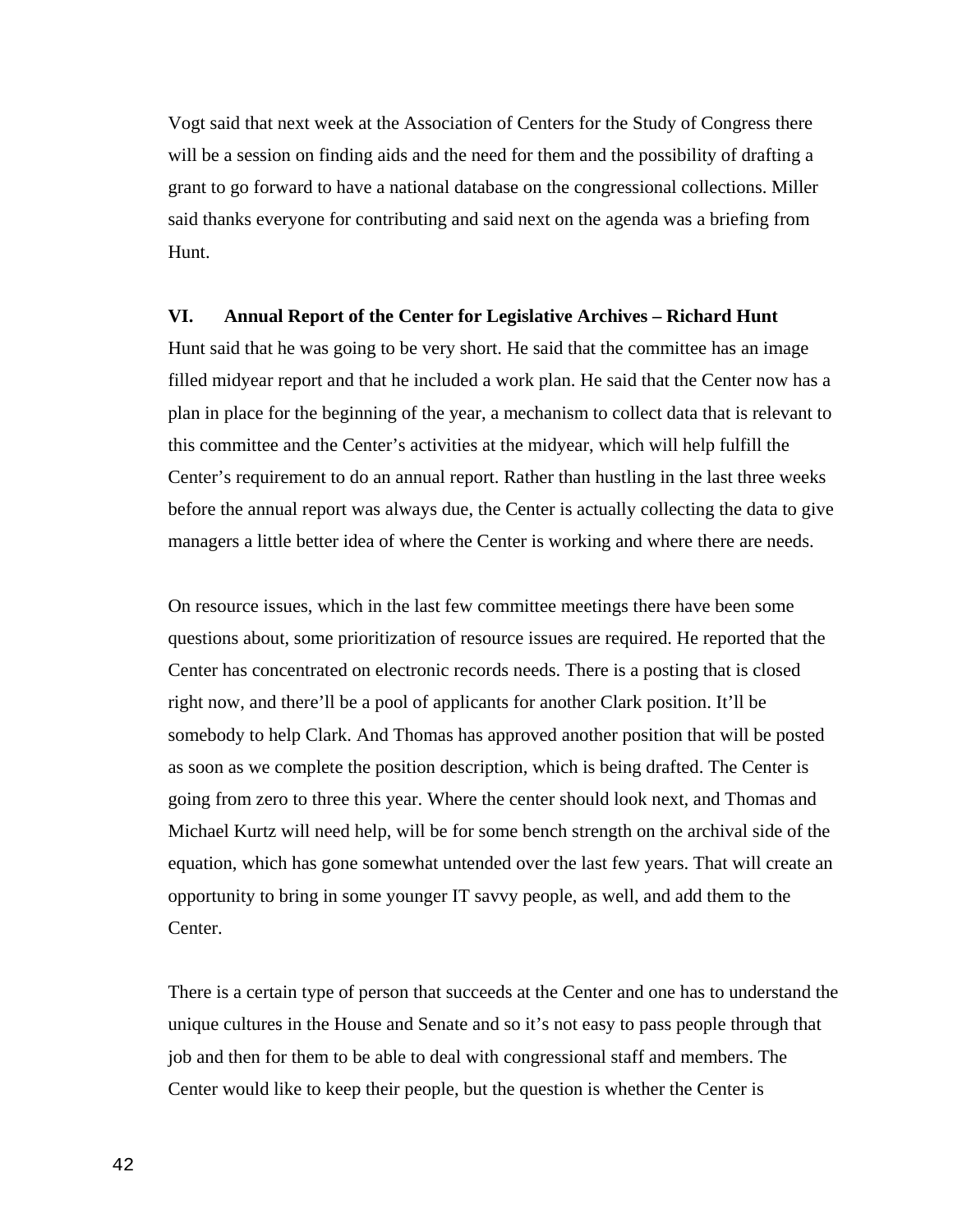adequately compensating them so they're not going to wander off for some brighter pastures. It's always something to look at.

And then there's always the question of the level of investment in the Center. And I think we've talked about this today, which is if the Congress is really aware of its stake in the Center's responsibilities, programs, activities and mission? He said the answer is probably not yet. There could be greater awareness and appreciation and some involvement, investment by the Congress in those who are taking care of its records. He encourages the committee to look into any opportunity that might open those doors.

Baker said the fact that there is three empty seats around the table suggests that there is some work to do in getting some appointees.

Birdwhistell asked if there was any way to get additional funding for collections that come down on the Center, like the 9/11 Commission because it seems to take you away from your primary responsibilities.

Hunt said that it had been quite a drain in the last year. And he added that the Commission on the Weapons of Mass Destruction has just been transferred to the Center.

Birdwhistell said that those certainly need to be documented and preserved.

Hunt agreed.

Birdwhistell said that if there's some strategy for helping people who send that material understand the need for additional funding, it wouldn't impact that's what's getting you further behind. Every time you have a special commission.

Hunt said yes, because there is a drop dead date when the commission goes out of business. They turn over everything, including hard drives and directories and the Center can't just let them sit unprocessed.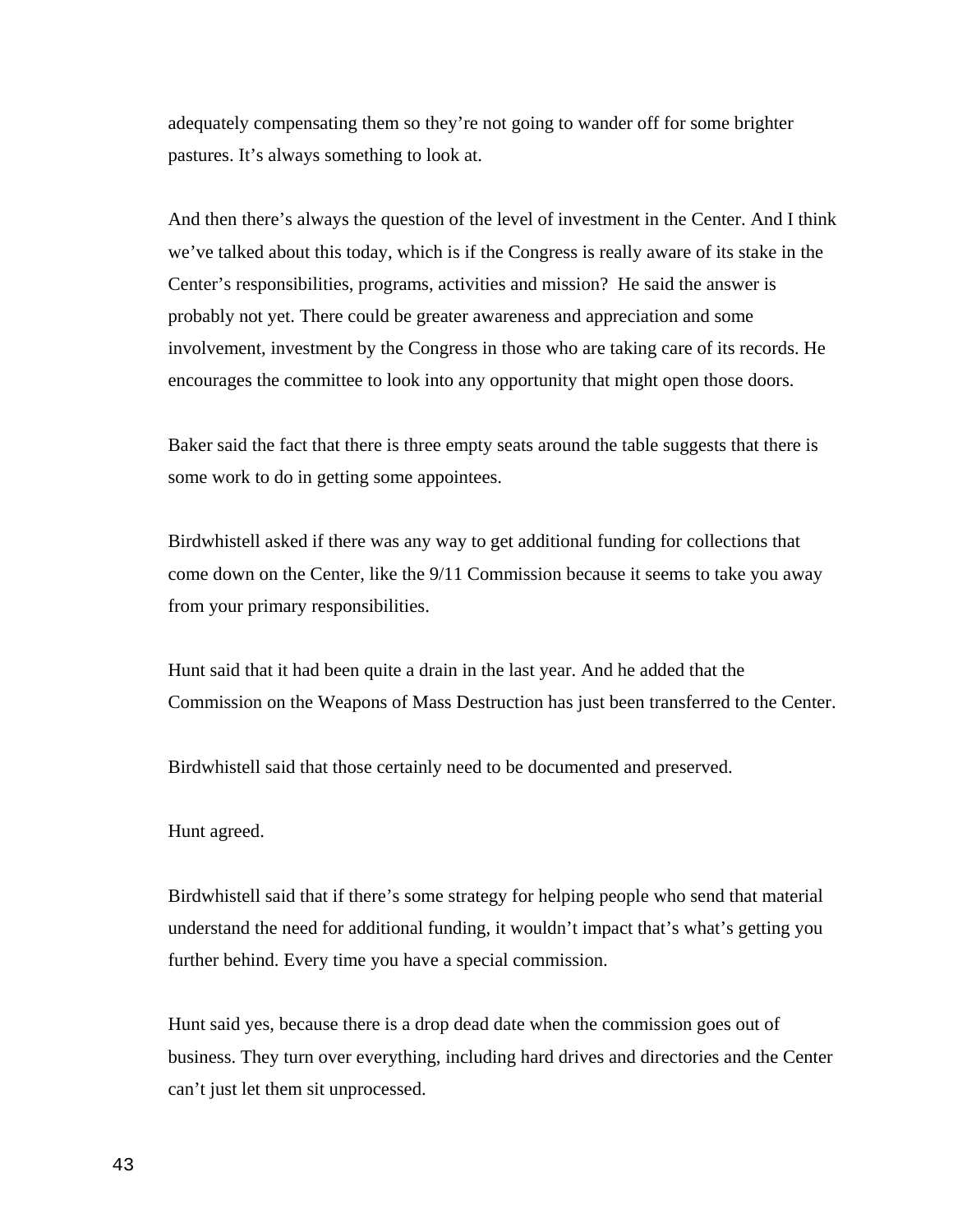Birdwhistell said that he assumed Hunt had a formula for how much that would cost based on what is coming so he could give people a price.

Hunt said that he is sure he could derive one.

Birdwhistell said yes, give them a reasonable price.

Miller thanked Hunt.

Hunt thanked the committee.

Miller said that she appreciated and supported all of his efforts. She asked Thomas if she had anything to add.

Thomas said she had nothing to add except that she thought they were making tremendous progress on electronic records. And it's not a unique problem by any stretch of the imagination. It's a problem that everyone is facing with all the federal agencies and with the White House records and so forth. For example, the National Archives took in around 130 terabytes of Bush 43 records to compare that with the congressional records received. She said she knew that the Center has a lot more to identify and to bring, but it's just a monumental problem throughout the government that the National Archives is facing.

Miller asked Birdwhistell, Vogt, and Forrester if they had any additional questions.

Forrester asked if one of the former members of the committee is now the director of the Bush Library.

Thomas said that Alan Lowe was the director.